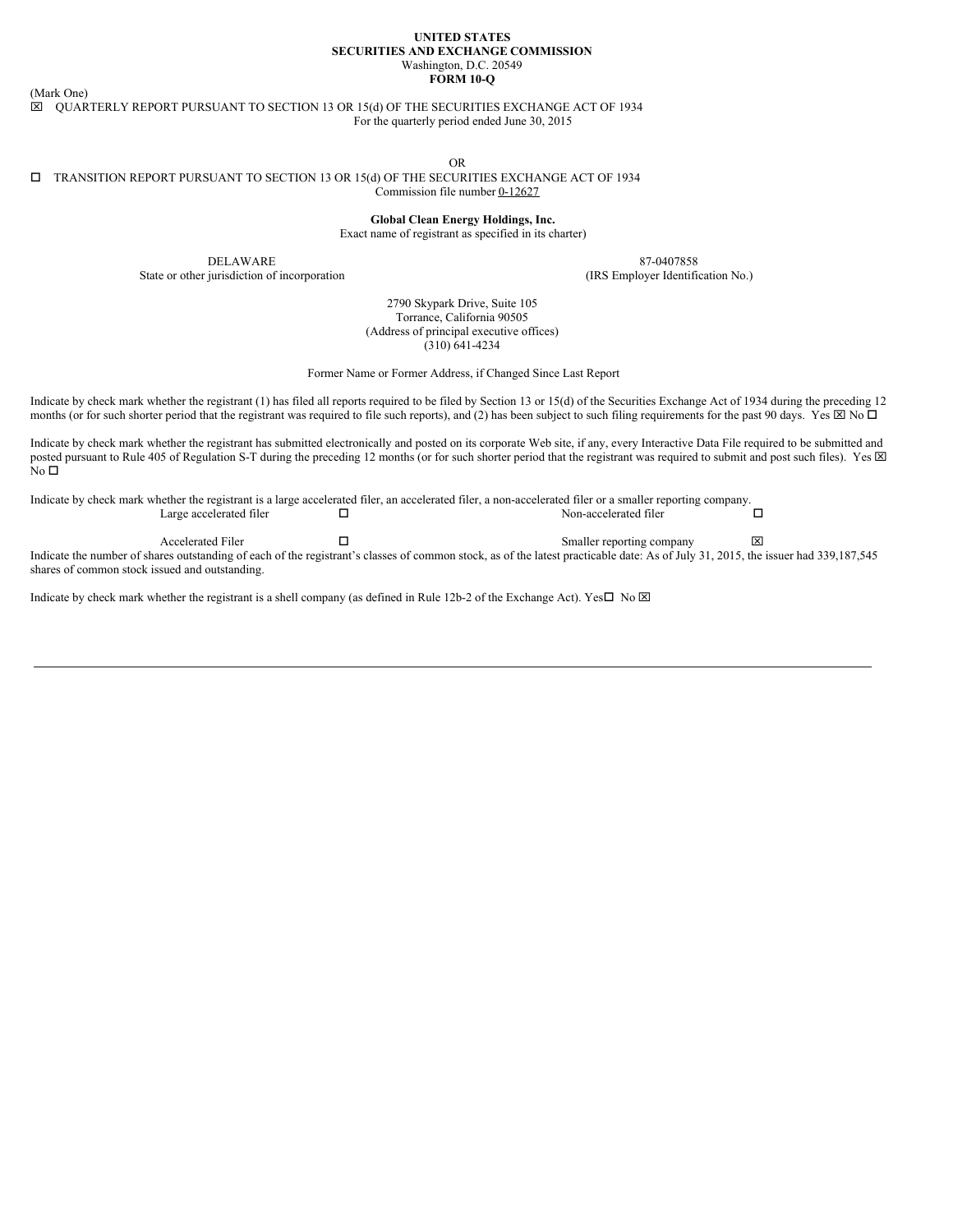#### **GLOBAL CLEAN ENERGY HOLDINGS, INC. AND SUBSIDIARIES CONDENSED CONSOLIDATED BALANCE SHEETS**

|                                                                                    |             | <b>June 30,</b><br>2015 |    | December 31,<br>2014 |  |
|------------------------------------------------------------------------------------|-------------|-------------------------|----|----------------------|--|
| <b>ASSETS</b>                                                                      |             | (Unaudited)             |    |                      |  |
|                                                                                    |             |                         |    |                      |  |
| <b>CURRENT ASSETS</b>                                                              |             |                         |    |                      |  |
| Cash and cash equivalents                                                          | $\mathbf S$ | 240,319                 | \$ | 238,485              |  |
| Accounts receivable                                                                |             | 40,398                  |    | 213,962              |  |
| Inventory                                                                          |             | 36,197                  |    | 35,201               |  |
| Other current assets                                                               |             | 42,234                  |    | 37,580               |  |
| <b>Total Current Assets</b>                                                        |             | 359.148                 |    | 525,228              |  |
| PROPERTY AND EQUIPMENT, NET                                                        |             | 13,210,193              |    | 13,834,255           |  |
|                                                                                    |             |                         |    |                      |  |
| <b>INTANGIBLE ASSETS, NET</b>                                                      |             | 3,605,111               |    | 3,727,724            |  |
| <b>OTHER NONCURRENT ASSETS</b>                                                     |             | 5,566                   |    | 5,744                |  |
|                                                                                    |             |                         |    |                      |  |
| <b>TOTAL ASSETS</b>                                                                | \$          | 17,180,018              |    | 18,092,951           |  |
| <b>LIABILITIES AND STOCKHOLDERS' DEFICIT</b>                                       |             |                         |    |                      |  |
| <b>CURRENT LIABILITIES</b>                                                         |             |                         |    |                      |  |
| Accounts payable and accrued expenses                                              | \$          | 3,325,172               | S  | 3,651,606            |  |
| Accrued payroll and payroll taxes                                                  |             | 1,307,425               |    | 1,249,815            |  |
| Notes payable - current portion                                                    |             | 1,337,089               |    | 1,337,089            |  |
| Convertible notes payable, net of debt discount                                    |             | 657,500                 |    | 697,000              |  |
| Derivative Liability                                                               |             | 61,000                  |    |                      |  |
| <b>Total Current Liabilities</b>                                                   |             | 6,688,186               |    | 6,935,510            |  |
|                                                                                    |             |                         |    |                      |  |
| <b>LONG-TERM LIABILITIES</b>                                                       |             |                         |    |                      |  |
| Accrued interest payable                                                           |             | 4,743,068               |    | 4,166,607            |  |
| Accrued return on noncontrolling interest                                          |             | 11,450,293              |    | 10,101,080           |  |
| Mortgage notes payable                                                             |             | 5,110,189               |    | 5,110,189            |  |
| <b>Total Long Term Liabilities</b>                                                 |             | 21,303,550              |    | 19,377,876           |  |
| <b>STOCKHOLDERS' DEFICIT</b>                                                       |             |                         |    |                      |  |
| Preferred stock - \$0.001 par value; 50,000,000 shares authorized                  |             |                         |    |                      |  |
| Series B, convertible; 13,000 shares issued and outstanding (aggregate liquidation |             | 13                      |    | 13                   |  |
| preference of \$1,300,000)                                                         |             |                         |    |                      |  |
| Common stock, \$0.001 par value; 500,000,000 shares authorized;                    |             |                         |    |                      |  |
| 339,187,545 issued and outstanding                                                 |             | 339,187                 |    | 339,187              |  |
| Additional paid-in capital                                                         |             | 25,771,297              |    | 25,657,177           |  |
| Accumulated deficit                                                                |             | (29, 282, 852)          |    | (28, 946, 103)       |  |
| Accumulated other comprehensive loss                                               |             | (74, 612)               |    | (66, 586)            |  |
| <b>Total Global Clean Energy Holdings, Inc. Stockholders' Deficit</b>              |             | (3,246,967)             |    | (3,016,312)          |  |
| <b>Noncontrolling interests</b>                                                    |             | (7, 564, 751)           |    | (5,204,123)          |  |
| <b>Total Stockholders' Deficit</b>                                                 |             | (10, 811, 718)          |    | (8,220,435)          |  |
|                                                                                    |             |                         |    |                      |  |
| TOTAL LIABILITIES AND STOCKHOLDERS' DEFICIT                                        | \$          | 17,180,018              | \$ | 18,092,951           |  |

The accompanying notes are an integral part of these condensed unaudited consolidated financial statements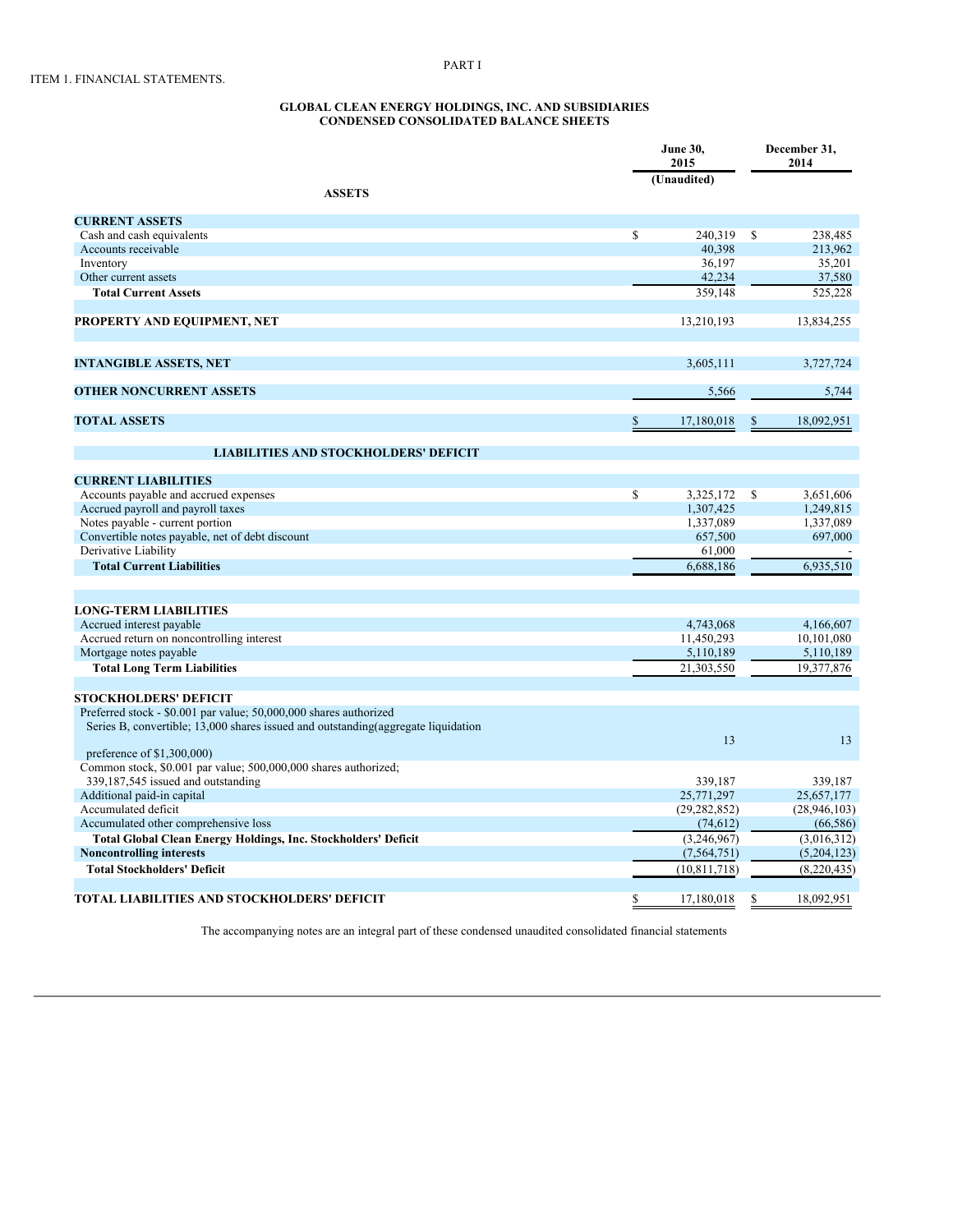#### **GLOBAL CLEAN ENERGY HOLDINGS, INC. AND SUBSIDIARIES CONDENSED CONSOLIDATED STATEMENTS OF OPERATIONS (unaudited)**

|                                                                              | For the three months Ended<br><b>June 30,</b> |             |             | For the six months Ended<br><b>June 30,</b> |               |             |               |             |
|------------------------------------------------------------------------------|-----------------------------------------------|-------------|-------------|---------------------------------------------|---------------|-------------|---------------|-------------|
|                                                                              |                                               | 2015        | 2014        |                                             | 2015          |             |               | 2014        |
| Revenue                                                                      | $\mathbf{s}$                                  | 241,993     | $\mathbf S$ | 166,894                                     | <sup>\$</sup> | 400,067     | <sup>\$</sup> | 245,704     |
| Subsidy Income                                                               |                                               |             |             | 962                                         |               | 157         |               | 962         |
| <b>Total Revenue</b>                                                         |                                               | 241,993     |             | 167,856                                     |               | 400,224     |               | 246,666     |
| <b>Operating Expenses</b>                                                    |                                               |             |             |                                             |               |             |               |             |
| General and administrative                                                   |                                               | 453,508     |             | 583,310                                     |               | 1,047,123   |               | 1,075,666   |
| Plantation operating costs                                                   |                                               | 28,034      |             | 34,493                                      |               | 58,410      |               | 62,224      |
| <b>Total Operating Expenses</b>                                              |                                               | 481,542     |             | 617,803                                     |               | 1,105,533   |               | 1,137,890   |
| Loss from Operations                                                         |                                               | (239, 549)  |             | (449, 947)                                  |               | (705, 309)  |               | (891, 224)  |
| Other Income (Expenses)                                                      |                                               |             |             |                                             |               |             |               |             |
| Other income                                                                 |                                               | 5,621       |             | $\overline{c}$                              |               | 5,622       |               | 8           |
| Interest expense                                                             |                                               | (324, 397)  |             | (344, 951)                                  |               | (615,960)   |               | (601, 984)  |
| Gain on settlement of liabilities                                            |                                               |             |             |                                             |               | 270,323     |               |             |
| Change in fair value of devivative                                           |                                               | 10.000      |             |                                             |               | 18,000      |               |             |
| Foreign currency transaction gain (loss)                                     |                                               | (98)        |             |                                             |               | 1,770       |               | 85          |
| Other Expenses, Net                                                          |                                               | (308, 874)  |             | (344, 949)                                  |               | (320, 245)  |               | (601, 891)  |
| Net Loss                                                                     |                                               | (548, 423)  |             | (794, 896)                                  |               | (1,025,554) |               | (1,493,115) |
| Less Net Loss Attributable to the Noncontrolling Interest                    |                                               | (341, 584)  |             | (447, 628)                                  |               | (688, 805)  |               | (817,380)   |
| Net Loss Attributable to Global Clean Energy Holdings, Inc.                  | \$                                            | (206, 839)  | S           | (347, 268)                                  | S             | (336,749)   |               | (675, 735)  |
|                                                                              |                                               |             |             |                                             |               |             |               |             |
| <b>Basic and diluted Loss per Common Share:</b><br>Net Loss per Common Share |                                               | (0.001)     |             | (0.001)                                     |               | (0.001)     |               | (0.001)     |
| <b>Basic and diluted Weighted-Average Common Shares</b>                      |                                               |             |             |                                             |               |             |               |             |
| <b>Outstanding</b>                                                           |                                               | 339,187,545 |             | 339,187,545                                 |               | 339,187,545 |               | 339,187,545 |

The accompanying notes are an integral part of these condensed unaudited consolidated financial statements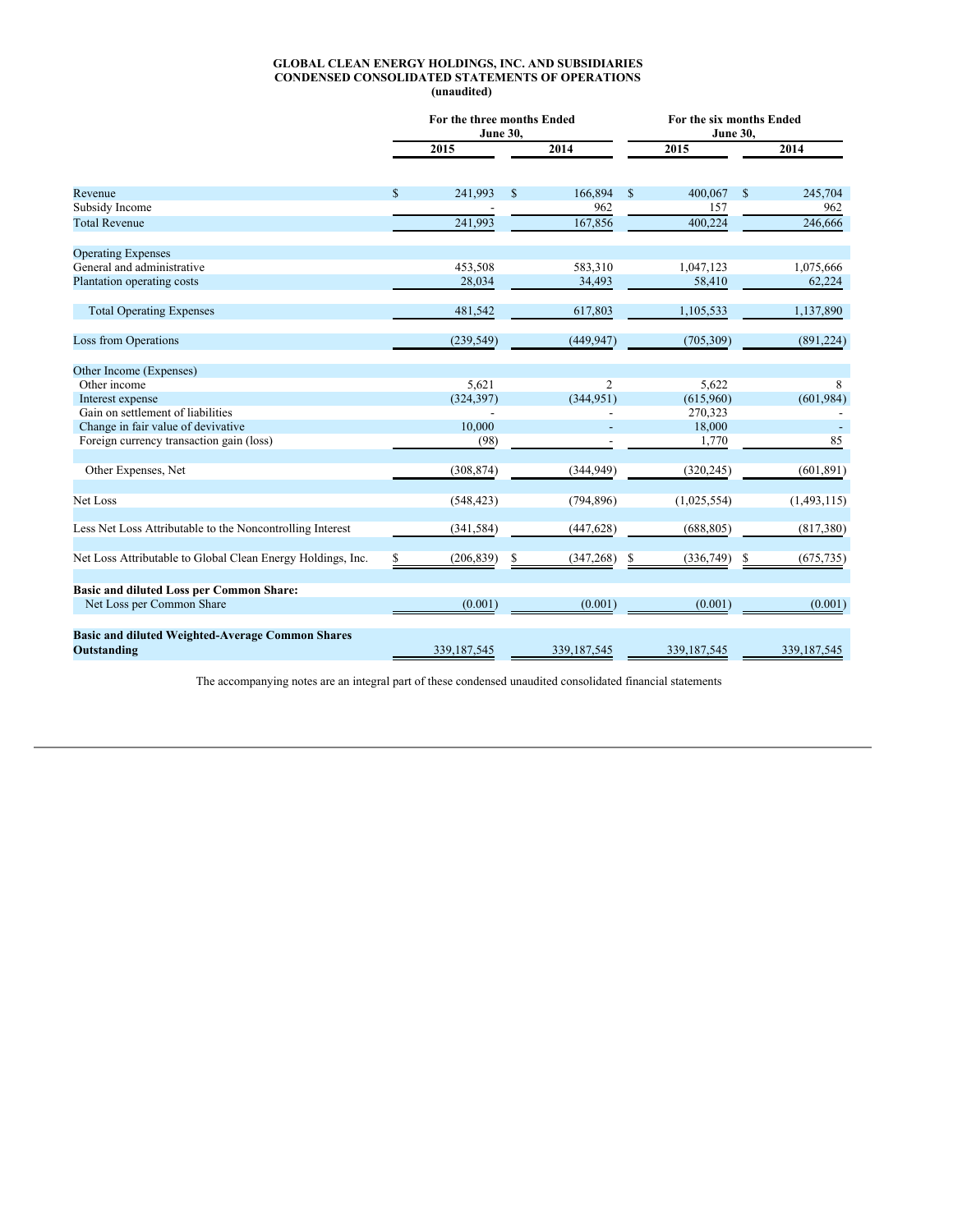#### **GLOBAL CLEAN ENERGY HOLDINGS, INC. AND SUBSIDIARIES CONDENSED CONSOLIDATED STATEMENTS OF CASH FLOWS (unaudited)**

|                                                                             | For the six months ended<br><b>June 30,</b> |             |  |
|-----------------------------------------------------------------------------|---------------------------------------------|-------------|--|
|                                                                             | 2015                                        | 2014        |  |
| <b>Operating Activities</b>                                                 |                                             |             |  |
| Net loss                                                                    | \$<br>$(1,025,554)$ \$                      | (1,493,115) |  |
| Adjustments to reconcile net loss to net cash used in operating activities: |                                             |             |  |
| Foreign currency transaction gain                                           | (1,770)                                     | (85)        |  |
| Gain on settlement of liabilities                                           | (270, 323)                                  |             |  |
| Share-based compensation                                                    | 114,117                                     | 44,287      |  |
| Depreciation and amortization                                               | 238,398                                     | 256,062     |  |
| Amortization of debt discount                                               | 39,500                                      |             |  |
| Change in fair value of derivative                                          | (18,000)                                    |             |  |
| Changes in operating assets and liabilities:                                |                                             |             |  |
| Accounts receivable                                                         | 192,486                                     | 25,655      |  |
| Inventory                                                                   | (1,332)                                     | 3,713       |  |
| Other current assets                                                        | (33,892)                                    | (20, 514)   |  |
| Accounts payable and accrued expenses                                       | 586,823                                     | 658,343     |  |
| Other noncurrent assets                                                     | (306)                                       | 260         |  |
| Net Cash Used in Operating Activities                                       | (179, 853)                                  | (525, 394)  |  |
| <b>Investing Activities</b>                                                 |                                             |             |  |
| Plantation development costs                                                | (187,790)                                   | (212, 956)  |  |
| Net Cash Used in Investing Activities                                       | (187,790)                                   | (212,956)   |  |
| <b>Financing Activities</b>                                                 |                                             |             |  |
| Proceeds from issuance of preferred membership in GCE Mexico I, LLC         | 369,790                                     | 796,435     |  |
| Proceeds from notes payable                                                 |                                             | 130,000     |  |
| Payments on capital leases and notes payable                                |                                             | (12, 264)   |  |
| Net Cash Provided by Financing Activities                                   | 369,790                                     | 914,171     |  |
| Effect of exchange rate changes on cash                                     | (313)                                       | 7,814       |  |
| Net change in Cash and Cash Equivalents                                     | 1,834                                       | 183,635     |  |
| <b>Cash and Cash Equivalents at Beginning of Period</b>                     | 238,485                                     | 216,531     |  |
| Cash and Cash Equivalents at End of Period                                  | \$<br>240,319<br>S                          | 400,166     |  |
| <b>Supplemental Disclosures of Cash Flow Information:</b>                   |                                             |             |  |
| Noncash Investing and Financing activities:                                 |                                             |             |  |
| Accrual of return on noncontrolling interest                                | \$<br>1,349,213<br>\$                       | 643,672     |  |
| Estimated fair value of derivative liability                                | 79,000                                      |             |  |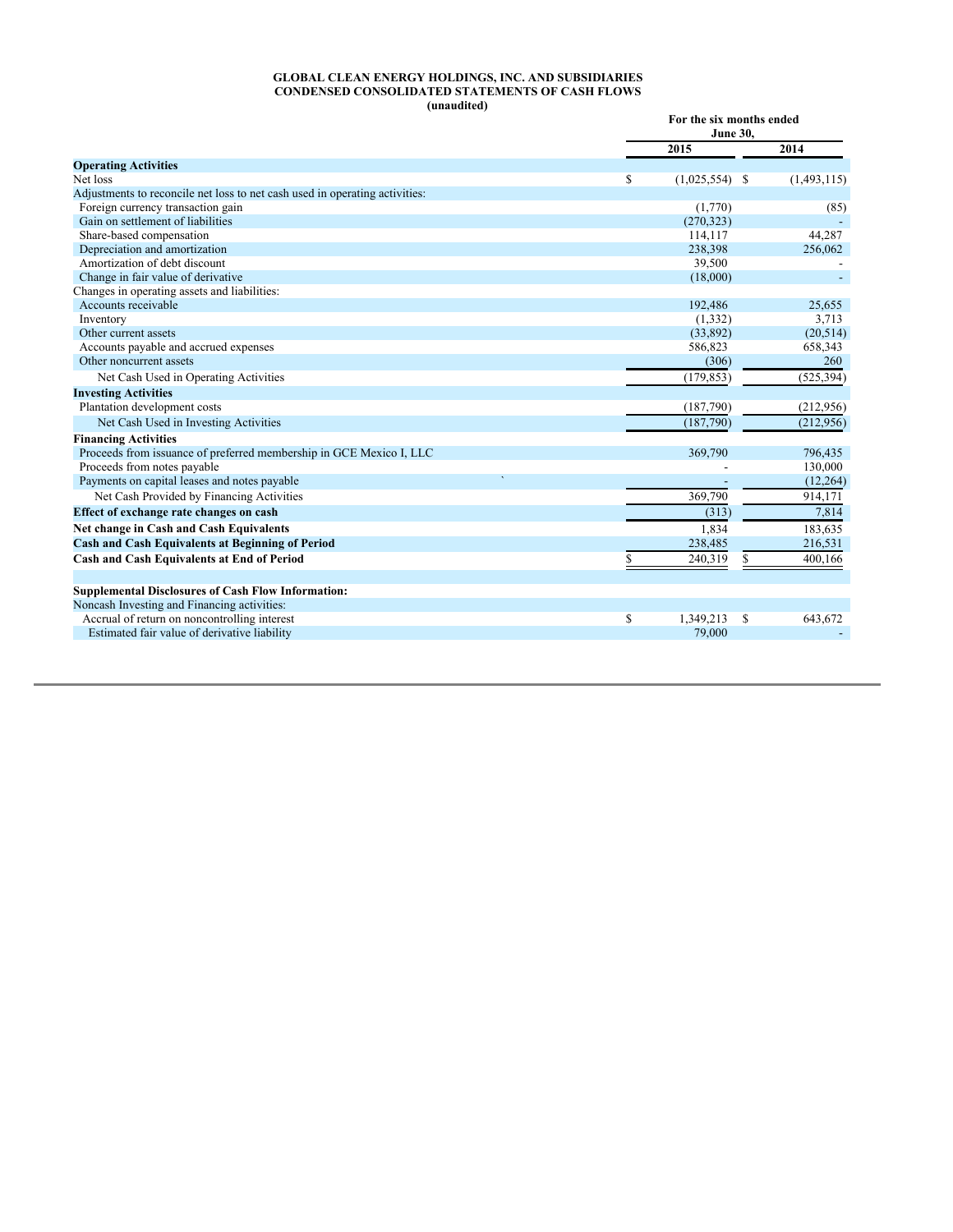#### **GLOBAL CLEAN ENERGY HOLDINGS, INC. AND SUBSIDIARIES CONDENSED CONSOLIDATED STATEMENTS OF COMPREHENSIVE INCOME (unadited)**

|                                                                                  | For the three months Ended<br><b>June 30,</b> |            |      | For the six months Ended<br><b>June 30,</b> |                  |  |             |
|----------------------------------------------------------------------------------|-----------------------------------------------|------------|------|---------------------------------------------|------------------|--|-------------|
|                                                                                  |                                               | 2015       |      | 2014                                        | 2015             |  | 2014        |
|                                                                                  |                                               |            |      |                                             |                  |  |             |
| <b>Net Loss</b>                                                                  | \$                                            | (548, 423) | - \$ | $(794,896)$ \$                              | $(1,025,554)$ \$ |  | (1,493,115) |
| Other comprehensive income (loss)- foreign currency<br>translation adjustment    |                                               |            |      | (34, 599)                                   | (3, 566)         |  | 45,885      |
| Comprehensive Loss                                                               |                                               | (548, 422) |      | (829, 495)                                  | (1,029,119)      |  | (1,447,230) |
|                                                                                  |                                               |            |      |                                             |                  |  |             |
| Add net loss attributable to the noncontrolling interest                         |                                               | 341,584    |      | 447,628                                     | 688,805          |  | 817,380     |
| Add other comprehensive loss (income) attributable to<br>noncontrolling interest |                                               |            |      |                                             |                  |  | (7,518)     |
|                                                                                  |                                               |            |      |                                             |                  |  |             |
| Comprehensive Loss Attributable to                                               |                                               |            |      |                                             |                  |  |             |
| Global Clean Energy Holdings, Inc.                                               |                                               | (206, 838) |      | (381, 868)                                  | (340, 314)       |  | (637, 369)  |

The accompanying notes are an integral part of these condensed unaudited consolidated financial statements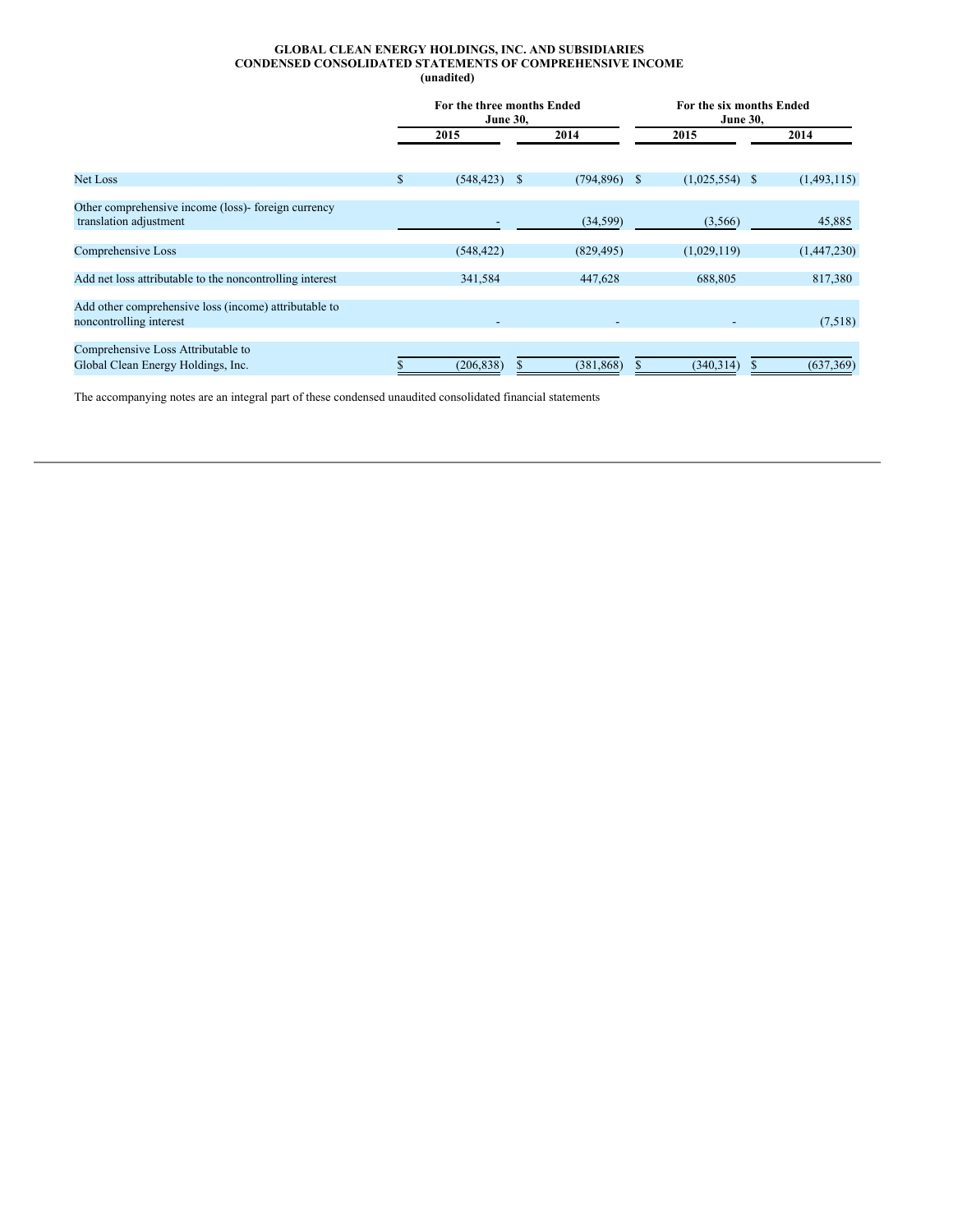This summary of significant accounting policies is presented to assists the reader in understanding and evaluating the Company's financial statements. The financial statements and notes are the representations of the Company's management, which is responsible for their integrity and objectivity. The accounting policies conform to generally accepted accounting principles and have been consistently applied in the preparation of the financial statements.

## **Note 1 – History and Basis of Presentation**

# *History*

Global Clean Energy Holdings, Inc.(the "Company") is a U.S.-based, multi-national, energy agri-business focused on the development of non-food based bio-feedstocks.

The Company was originally incorporated under the laws of the State of Utah on November 20, 1991. On July 19, 2010, the reincorporation of the company from a Utah corporation to a Delaware corporation was completed, as approved by shareholders.

# *Principles of Consolidation*

The condensed consolidated financial statements include the accounts of Global Clean Energy Holdings, Inc., its subsidiaries, and the variable interest entities of GCE Mexico I, LLC a Delaware limited liability company ("GCE Mexico"), and its Mexican subsidiaries (Asideros, Asideros 2 and Asideros 3). All significant intercompany transactions have been eliminated in consolidation.

Generally accepted accounting principles require that if an entity is the primary beneficiary of a variable interest entity (VIE), the entity should consolidate the assets, liabilities and results of operations of the VIE in its consolidated financial statements. Global Clean Energy Holdings, Inc. considers itself to be the primary beneficiary of GCE Mexico, and it's Mexican subsidiaries, and accordingly, has consolidated these entities since their formation beginning in April 2008, with the equity interests of the unaffiliated investors in GCE Mexico presented as Noncontrolling Interests in the accompanying condensed consolidated financial statements.

Under ASC 810-10 the Primary Beneficiary is the party that has both of the following:

1. The power to make decisions regarding the activities that most significantly impact the success of the VIE, and

2. The obligation to absorb losses or rights to receive benefits of the entity that could potentially be significant to the VIE.

When multiple parties make decisions over different activities of the entity, only the party with power to direct the activities that most significantly impacts the entity's economic performance will have satisfied the first condition. Global Clean Energy Holdings, Inc. has the power to direct the most significant activities of GCE Mexico and its subsidiaries, as these rights were specifically granted to Global Clean Energy Holdings, Inc. under the GCE Mexico's Operating Agreement (the "LLC Agreement").

Global Clean Energy Holdings, Inc. satisfies the second condition because as owner of a 50.5% profits interest, Global Clean Energy Holdings, Inc. is expected to receive the benefits or the largest amounts of profits allocated by GCE Mexico. GCEH ownes 1% of Asideros 1, Asideros 2 and Asideros 3, and the balance is owned by GCE Mexico. Accordingly, we own 50.5% of Asideros 1, Asideros 2 and Asideros 3 either directly or through our common membership interest in GCE Mexico. The partners' right to receive a preferred return on their investment does not qualify as a "right to receive residual returns" of GCE Mexico.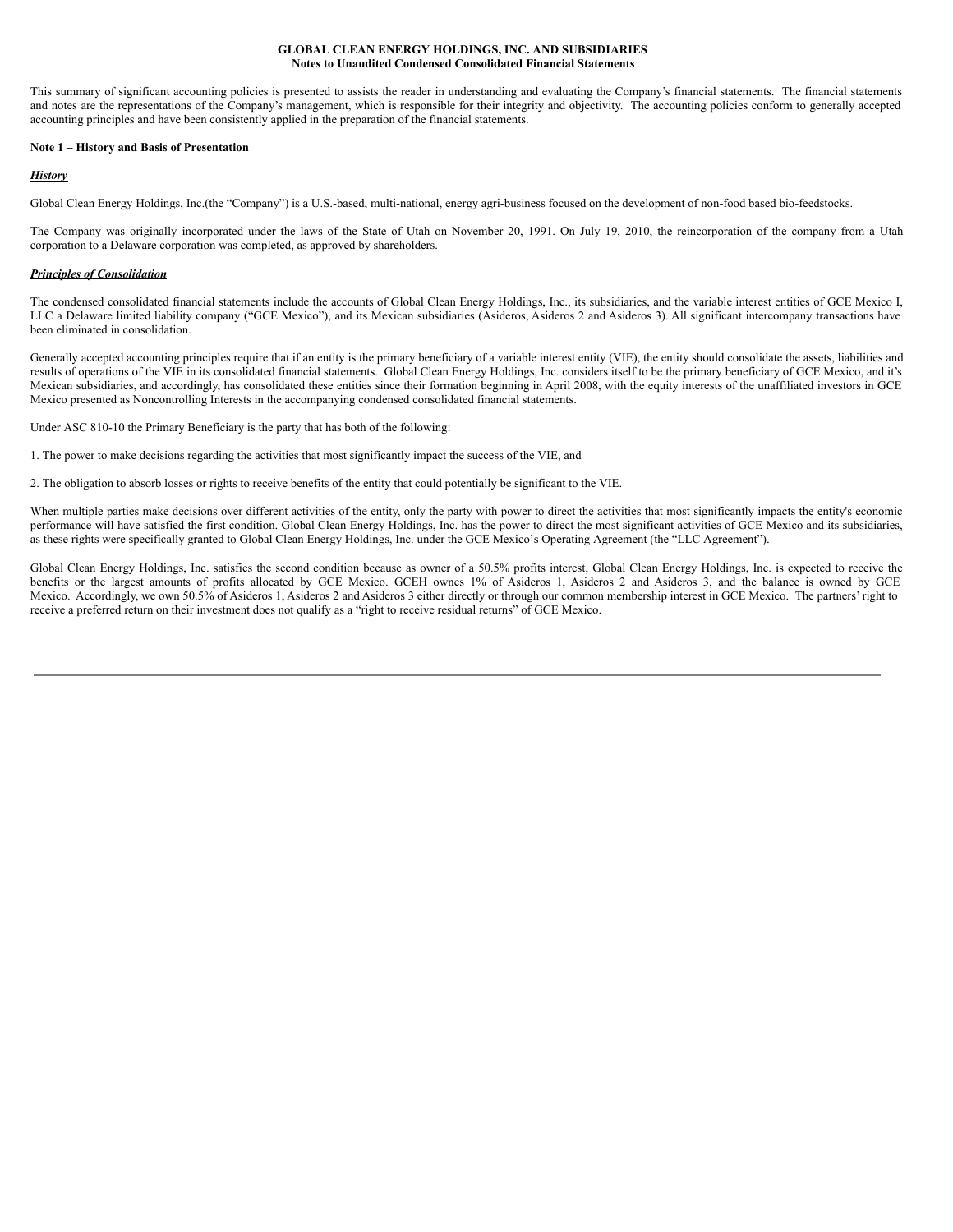The guidance also states that "in a multi-tiered legal-entity structure, a reporting entity should generally begin its evaluation at the lowest-level entity. Each entity within the structure should then be evaluated on a consolidated basis. The attributes and variable interests of the underlying consolidated entities become those of the parent company upon consolidation".

GCE Mexico holds, directly, 99% of the voting interest in the subsidiaries pursuant to the Agency Agreement. GCEH's rights as Manager of GCE Mexico and as the sole Director of the subsidiaries enables GCEH to conclude that these powers, together with the 50% membership interest in GCE Mexico, gives Global Clean Energy Holdings, Inc. a controlling financial interest and therefore is the primary beneficiary.

# **GCE MEXICO, LLC. AND SUBSIDIARIES CONDENSED CONSOLIDATED BALANCE SHEETS**

|                                |                                              | <b>June 30,</b><br>2015 | December 31,<br>2014 |
|--------------------------------|----------------------------------------------|-------------------------|----------------------|
|                                |                                              | (Unaudited)             |                      |
|                                | <b>ASSETS</b>                                |                         |                      |
|                                |                                              |                         |                      |
| <b>CURRENT ASSETS (1)</b>      |                                              | 105,952                 | 86,979               |
| PROPERTY AND EQUIPMENT, NET    |                                              | 12,760,326              | 13,377,936           |
| <b>OTHER NONCURRENT ASSETS</b> |                                              | 2,940                   | 3,118                |
|                                |                                              |                         |                      |
| <b>TOTAL ASSETS</b>            |                                              | 12,869,218              | 13,468,033           |
|                                |                                              |                         |                      |
|                                | <b>LIABILITIES AND STOCKHOLDERS' DEFICIT</b> |                         |                      |
|                                |                                              |                         |                      |
| <b>CURRENT LIABILITIES</b>     |                                              | 276,202                 | 281,369              |
| <b>LONG-TERM LIABILITIES</b>   |                                              | 21,017,738              | 19,124,134           |
|                                |                                              |                         |                      |
| <b>TOTAL LIABILITIES</b>       |                                              | 21,293,940              | 19,405,503           |

(1) Includes cash of \$105,952 and \$86,979 at June 30, 2015 and December 31, 2014, respectively, which is included in the Company's consolidated financial statements, but is used only for the operations of GCE Mexico.

# Sustainable Oils, Inc. *Unaudited Interim Condensed Consolidated Financial Statements*

The accompanying (a) condensed consolidated Balance Sheet at December 31, 2014 has been derived from audited statements and (b) unaudited condensed consolidated financial statements as of June 30, 2015 and 2014 have been prepared by the Company pursuant to the rules and regulations of the Securities and Exchange Commission. Certain information and footnote disclosures normally included in financial statements prepared in accordance with accounting principles generally accepted in the United States of America have been condensed or omitted pursuant to such rules and regulations. In the opinion of management, all adjustments and disclosures necessary for a fair presentation of these financial statements have been included and are of normal, recurring nature. These financial statements should be read in conjunction with the financial statements and notes thereto included in the Company's annual report on Form 10-K for the year ended December 31, 2014, as filed with the Securities and Exchange Commission. The results of operations for the six months ended June 30, 2015, may not be indicative of the results that may be expected for the year ending December 31, 2015.

# *Accounting for Agricultural Operations*

All costs incurred until the actual planting of the Jatropha Curcas plant are capitalized as plantation development costs, and are included in "Property and Equipment" on the balance sheet. Plantation development costs are being accumulated in the balance sheet during the development period and are accounted for in accordance with accounting standards for Agricultural Producers and Agricultural Cooperatives. The direct costs associated with each farm and the production of the Jatropha revenue streams have been deferred and accumulated as a noncurrent asset, "Deferred Growing Costs", on the balance sheet. These costs will be recognized as a Cost of Good Sold in the period the revenue is recognized. Other general costs without expected future benefits are expensed when incurred.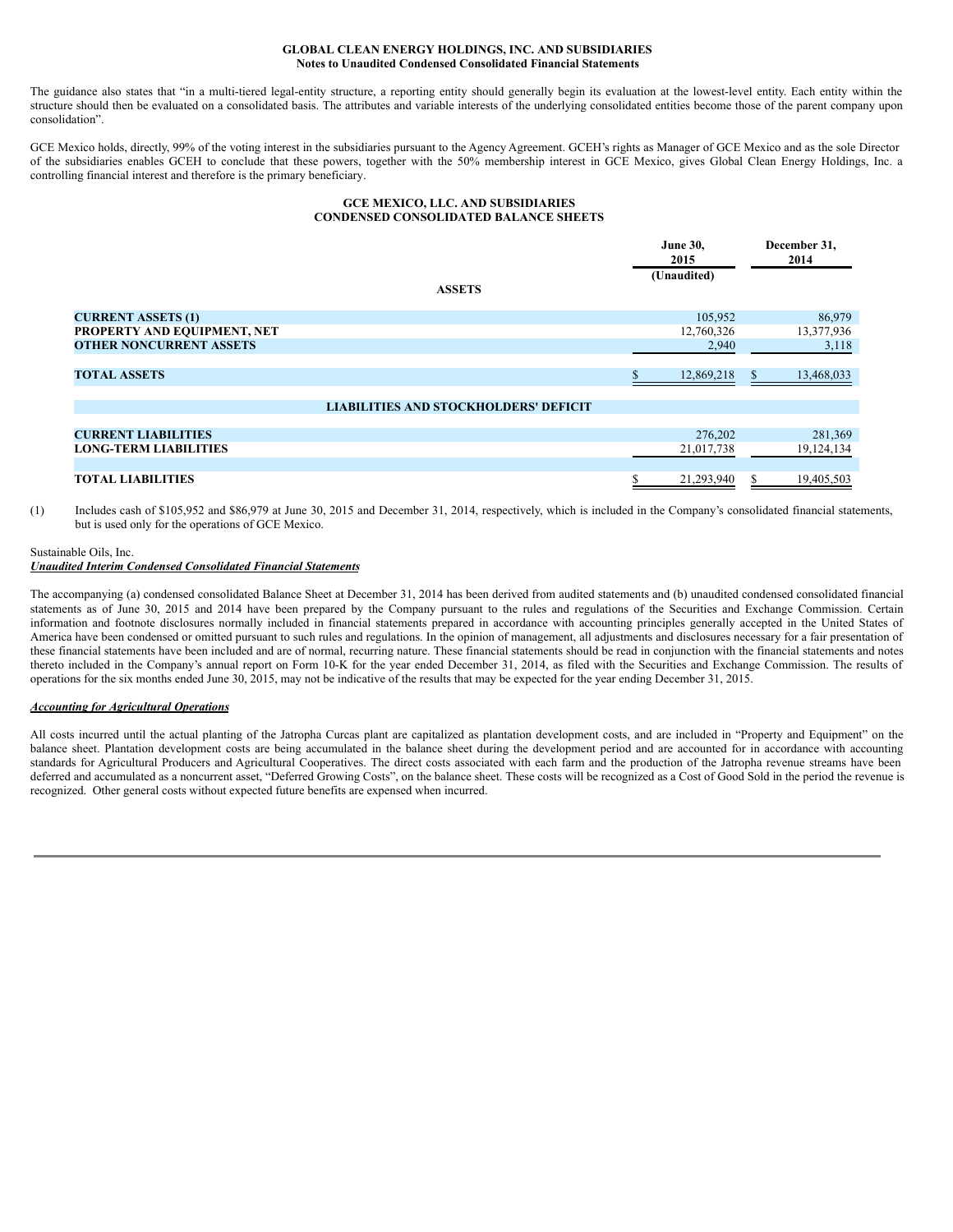#### *Inventory*

The Company uses the FIFO valuation method for its inventories, which consist almost entirely of finished goods. The Company records no inventories above their acquisition costs. There were no losses related to the valuation of inventory during the six months ended June 30, 2015.

#### *Income/Loss per Common Share*

Income/Loss per share amounts are computed by dividing income or loss applicable to the common shareholders of the Company by the weighted-average number of common shares outstanding during each period. Diluted income or loss per share amounts are computed assuming the issuance of common stock for potentially dilutive common stock equivalents. The number of dilutive warrants and options is computed using the treasury stock method, whereby the dilutive effect is reduced by the number of treasury shares the Company could purchase with the proceeds from exercises of warrants and options.

The following instruments are currently antidilutive and have been excluded from the calculations of diluted income or loss per share at June 30, 2015 and 2014, as follows:

|                                               | June 30.    |             |
|-----------------------------------------------|-------------|-------------|
|                                               | 2015        |             |
|                                               |             |             |
| Convertible notes and accrued interest        | 24,400,000  | 23,200,000  |
| Convertible preferred stock - Series B        | 11,818,181  | 11,818,181  |
| Warrants                                      | 3,083,332   | 3,083,332   |
| Compensation-based stock options and warrants | 90,620,732  | 72,645,311  |
|                                               | 129,922,245 | 110,746,824 |

#### *Revenue Recognition*

Revenue is recognized when all of the following criteria are met: persuasive evidence of an arrangement exists; delivery has occurred or services have been rendered; the seller's price to the buyer is fixed or determinable; collectability is reasonably assured; and title and the risks and rewards of ownership have transferred to the buyer. Value added taxes collected on revenue transactions are excluded from revenue and are included in accounts payable until remittance to the taxation authority.

Jatropha and Camelina biofuel revenue - The Company's long-term primary source of revenue currently is expected to be crude Jatropha oil and Camelina oil. Revenue will be recognized net of sales or value added taxes and upon transfer of significant risks and rewards of ownership to the buyer. Revenue is not recognized when there are significant uncertainties regarding recovery of the consideration due, associated costs or the possible return of goods. For the six months ended June 30, 2015, the Company had no material Jatropha or Camelina biofuel revenue.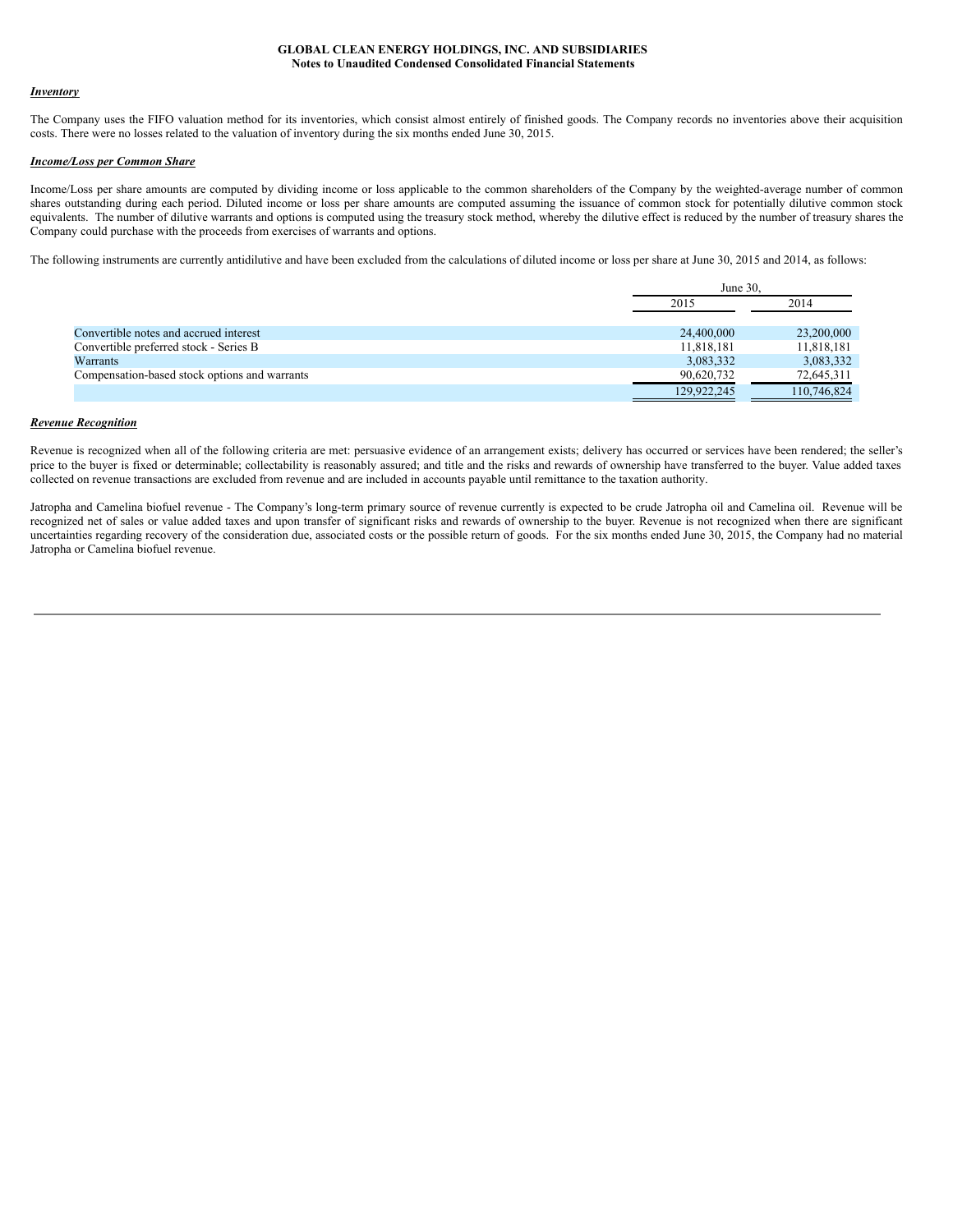Advisory services revenue - The Company provides development and management services to other companies regarding their bio-fuels and/or feedstock-Jatropha development operations, on a fee for services basis. The advisory services revenue is recognized upon completion of the work in accordance with each advisory contract.

Agricultural subsidies revenue - the Company receives agricultural subsidies from the Mexican government to supplement the farm development and planting of new trees. Due to the uncertainty of these payments, the revenue is recognized when the payments are received. We recognize these funds as revenue due to these payments being disbursed to supplement the Company's income and not as direct payments for any specified farming expense. For the six months ended June 30, 2015, the Company had no material subsidies revenue.

### *Fair Value of Financial Instruments*

The carrying amounts reported in the consolidated balance sheets for accounts receivable and payable approximate fair value because of the immediate or short-term maturity of these financial instruments. The carrying amounts reported for the various notes payable and the mortgage notes payable approximate fair value because the underlying instruments are at interest rates which approximate current market rates. See Note 8 for additional information regarding assets measured at fair value on a nonrecurring basis and Note 9 for measurements on a recurring basis.

### *Derivative Liabilities*

The Company evaluates debt instruments, stock options, stock warrants or other contracts to determine if those contracts or embedded components of those contracts qualify as derivatives to be separately accounted for under the relevant sections of ASC Topic 815-40, Derivative Instruments and Hedging: Contracts in Entity's Own Equity . The result of this accounting treatment could be that the fair value of a financial instrument is classified as a derivative instrument and is marked-to-market at each balance sheet date and recorded as a liability. In the event that the fair value is recorded as a liability, the change in fair value is recorded in the statement of operations as other income or other expense. Upon conversion or exercise of a derivative instrument, the instrument is marked to fair value at the conversion date and then that fair value is reclassified to equity. Financial instruments that are initially classified as equity that become subject to reclassification under ASC Topic 815-40 are reclassified to a liability account at the fair value of the instrument on the reclassification date.

The Company has issued notes with embedded conversion features. Certain of the embedded conversion features contain price protection or anti-dilution features that result in these instruments being treated as derivatives. Accordingly, the Company has estimated the fair value of these embedded conversion features to settle outstanding contracts using Black-Scholes. The Company uses level 3 of the fair value hierarchy to measure the fair value of the derivative liabilities.

#### *Estimates*

Management uses estimates and assumptions in preparing financial statements. Those estimates and assumptions affect the reported amounts of assets and liabilities, the disclosure of contingent assets and liabilities, and reported revenues and expenses. Significant estimates used in preparing these financial statements include a) those assumed in determining the valuation of common stock, warrants, derivative liabilities and stock options, b) estimated useful lives of plantation equipment and plantation development costs, and c) undiscounted future cash flows for purpose of evaluating possible impairment of long-term assets. It is at least reasonably possible that the significant estimates used will change within the next year.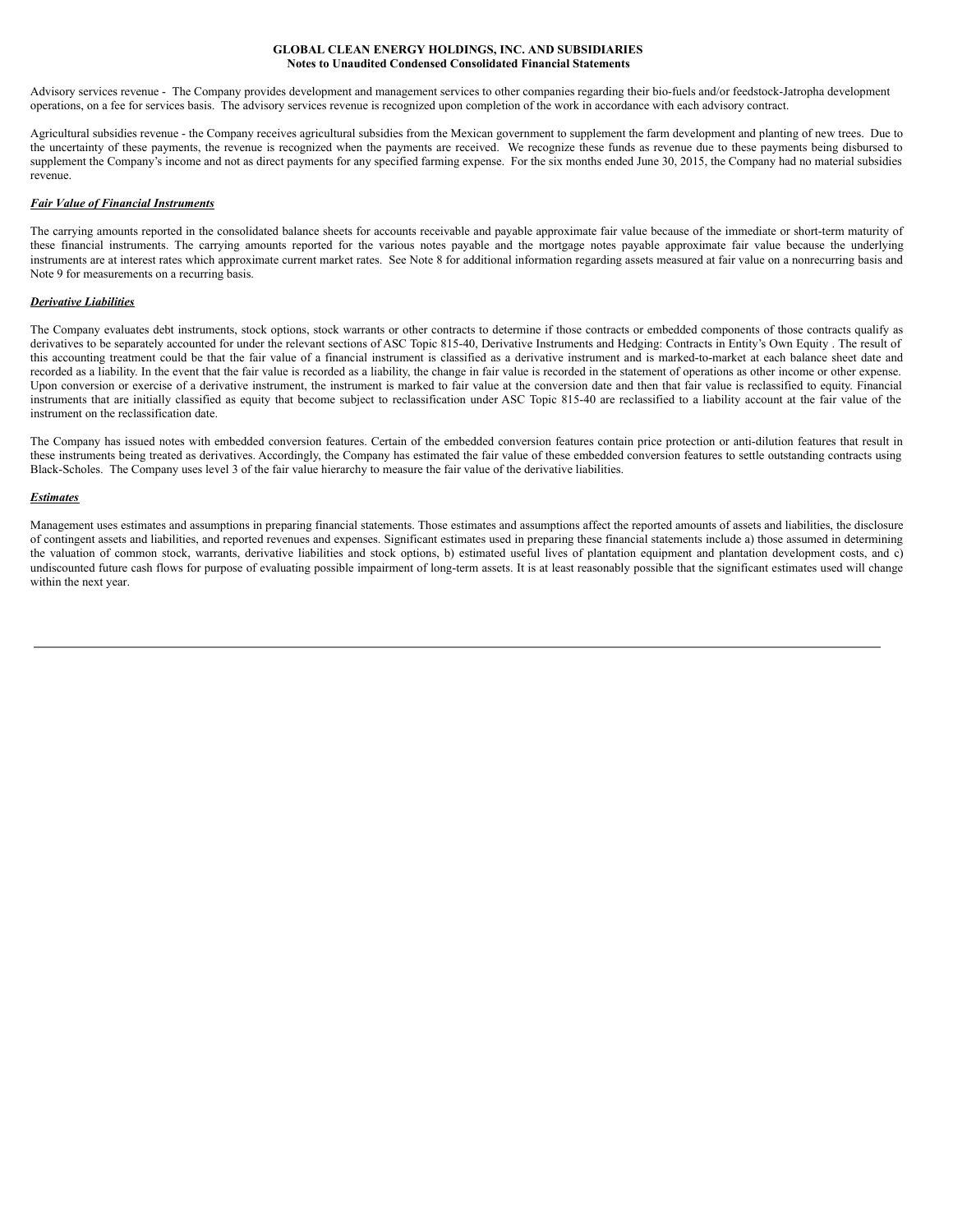### *Foreign Currency*

During both 2014 and 2015, the Company had operations located in the United States, Mexico, and Dominican Republic. For these foreign operations, the functional currency is the local country's currency. Consequently, revenues and expenses of operations outside the United States of America are translated into U.S. dollars using weighted average exchange rates, while assets and liabilities of operations outside the United States of America are translated into U.S. dollars using exchange rates at the balance sheet date. The effects of foreign currency translation adjustments are included in equity (deficit) as a component of accumulated other comprehensive loss in the accompanying condensed consolidated financial statements. Foreign currency transaction adjustments are included in other income (expense) in the Company's results of operations.

The Company has not entered into derivative instruments to offset the impact of foreign currency fluctuations.

## *Stock Based Compensation*

The Company recognizes compensation expense for stock-based awards expected to vest on a straight-line basis over the requisite service period of the award based on their grant date fair value. The Company estimates the fair value of stock options using a Black-Scholes option pricing model which requires management to make estimates for certain assumptions regarding risk-free interest rate, expected life of options, expected volatility of stock and expected dividend yield of stock.

#### *Comprehensive Income*

In June 2011, the FASB issued authoritative guidance requiring entities to report components of other comprehensive income in either a single continuous statement or in two separate, but consecutive statements of net income and other comprehensive income. The company has included a condensed consolidated statement of comprehensive income for the three and six months ended June 30, 2015 and 2014.

### *New Accounting Guidelines*

The Company has reviewed all the recent accounting pronouncements issued to date of the issuance of these consolidated financial statements, and does not believe any of these pronouncements will have a material impact on the Company's consolidated financial statements.

#### **Note 2 – Going Concern Considerations**

The accompanying condensed consolidated financial statements have been prepared assuming that the Company will continue as a going concern. As shown in the accompanying condensed consolidated financial statements, the Company incurred losses from operations applicable to its common shareholders of \$336,749 and \$675,735 for the six months ended June 30, 2015, and 2014, respectively, and has an accumulated deficit applicable to its common shareholders of approximately \$29,300,000 at June 30, 2015. The Company also used cash in operating activities of approximately \$180,000 and \$525,000 during the six months ended June 30, 2015 and 2014, respectively. At June 30, 2015, the Company has negative working capital of approximately \$6,300,000. These factors raise substantial doubt about the Company's ability to continue as a going concern.

The Company commenced its business related to the cultivation and production of oil from the seed of the Jatropha plant in September 2007 and Camelina in March 2013. Management plans to meet its cash needs through various means including securing financing, entering into joint ventures, and developing the current business model. In order to fund its operations, the Company has to date received approximately \$22,560,000 in capital contributions from the preferred membership interest in GCE Mexico I, LLC ("GCE Mexico") and has issued mortgages in the total amount of \$5,110,189 for the acquisition of land. The Company is developing the business operation to participate in the growing bio-diesel industry. While the Company expects to be successful in its ventures, there is no assurance that its business plan will be economically viable. The ability of the Company to continue as a going concern is dependent on that plan's success. The financial statements do not include any adjustments that might be necessary if the Company is unable to continue as a going concern.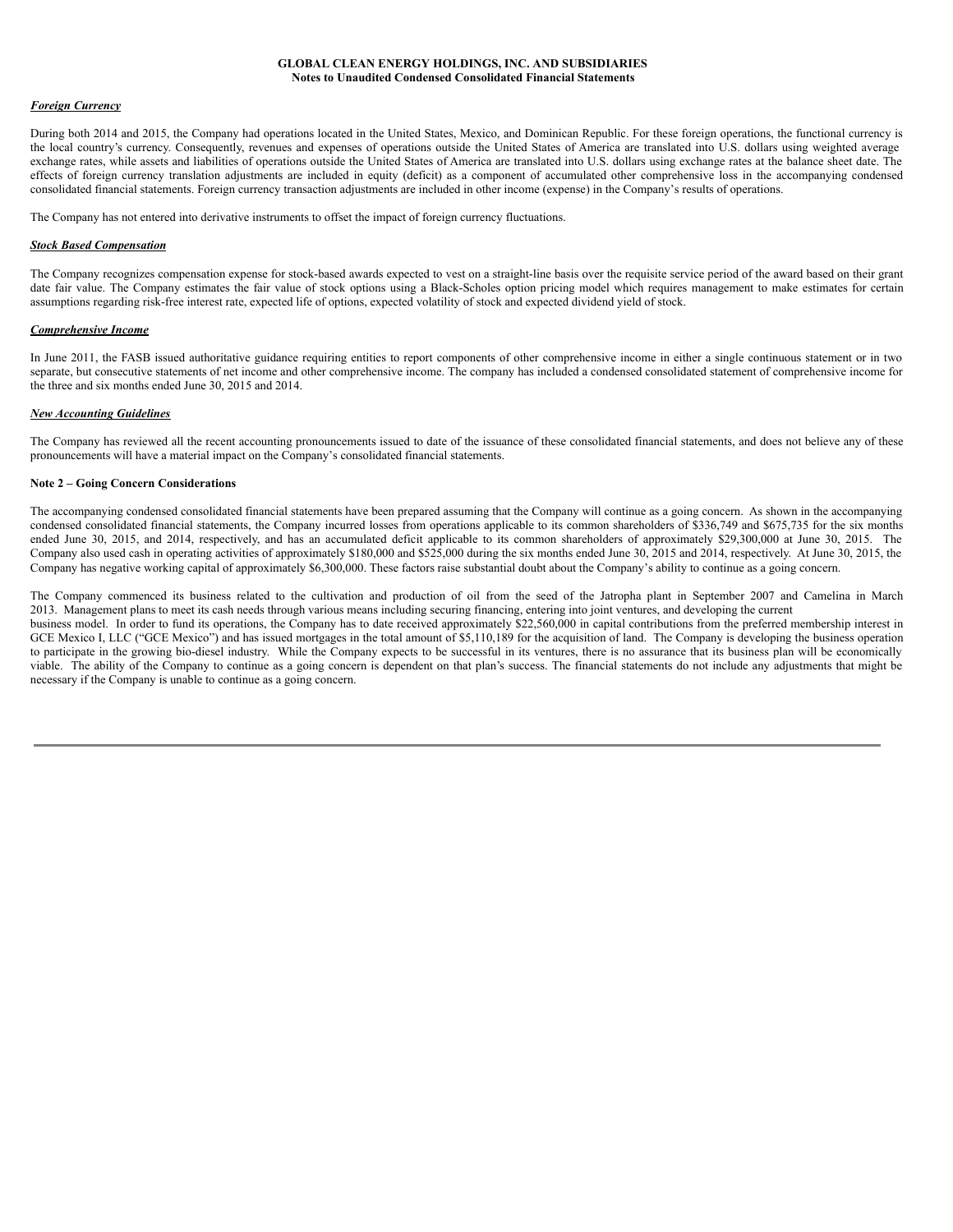# **GCE Mexico I, LLC and Subsidiaries**

### **Note 3 – Property and Equipment**

Property and equipment are as follows:

|                               | <b>June 30,</b><br>2015 |             |              | December 31,<br>2014 |  |
|-------------------------------|-------------------------|-------------|--------------|----------------------|--|
| Land                          | \$                      | 3,766,810   | -S           | 3,994,647            |  |
| Plantation development costs  |                         | 9,380,363   | S            | 9,638,425            |  |
| Plantation equipment          |                         | 1,301,113   | <sup>S</sup> | 1,366,258            |  |
| Office equipment              |                         | 101,355     |              | 103,770              |  |
|                               |                         |             |              |                      |  |
| Total cost                    |                         | 14,549,641  |              | 15,103,100           |  |
| Less accumulated depreciation |                         | (1,339,448) |              | (1,268,845)          |  |
|                               |                         |             |              |                      |  |
| Property and equipment, net   |                         | 13,210,193  |              | 13,834,255           |  |

Commencing in June 2008, Asideros I purchased certain equipment for purposes of rapidly clearing the land, preparing the land for planting, and actually planting the Jatropha trees. The Company has capitalized farming equipment and costs related to the development of land for farm use in accordance with generally accepted accounting principles for accounting by agricultural producers and agricultural cooperatives. Plantation equipment is depreciated using the straight-line method over estimated useful lives of 5 to 15 years. Depreciation expense has been capitalized as part of plantation development costs through the date that the plantation becomes commercially productive. The initial plantations were deemed to be commercially productive on October 1, 2009, at which date the Company commenced the depreciation of plantation development costs over estimated useful lives of 10 to 35 years, depending on the nature of the development. Developments and other improvements with indefinite lives are capitalized and not depreciated. Other developments that have a limited life and intermediate-life plants that have growth and production cycles of more than one year are being depreciated over their useful lives once they are placed in service. The land, plantation development costs, and plantation equipment are located in Mexico.

#### **Note 4 – Intangible Assets**

In March 2013, the Company purchased certain intangible assets related to the commercial production of Camelina. The intangible assets include three patents and the related intellectual property associated with these patents. These intangible assets acquired have an expected useful life of 17 years and are carried at cost less any accumulated amortization and any impairment losses.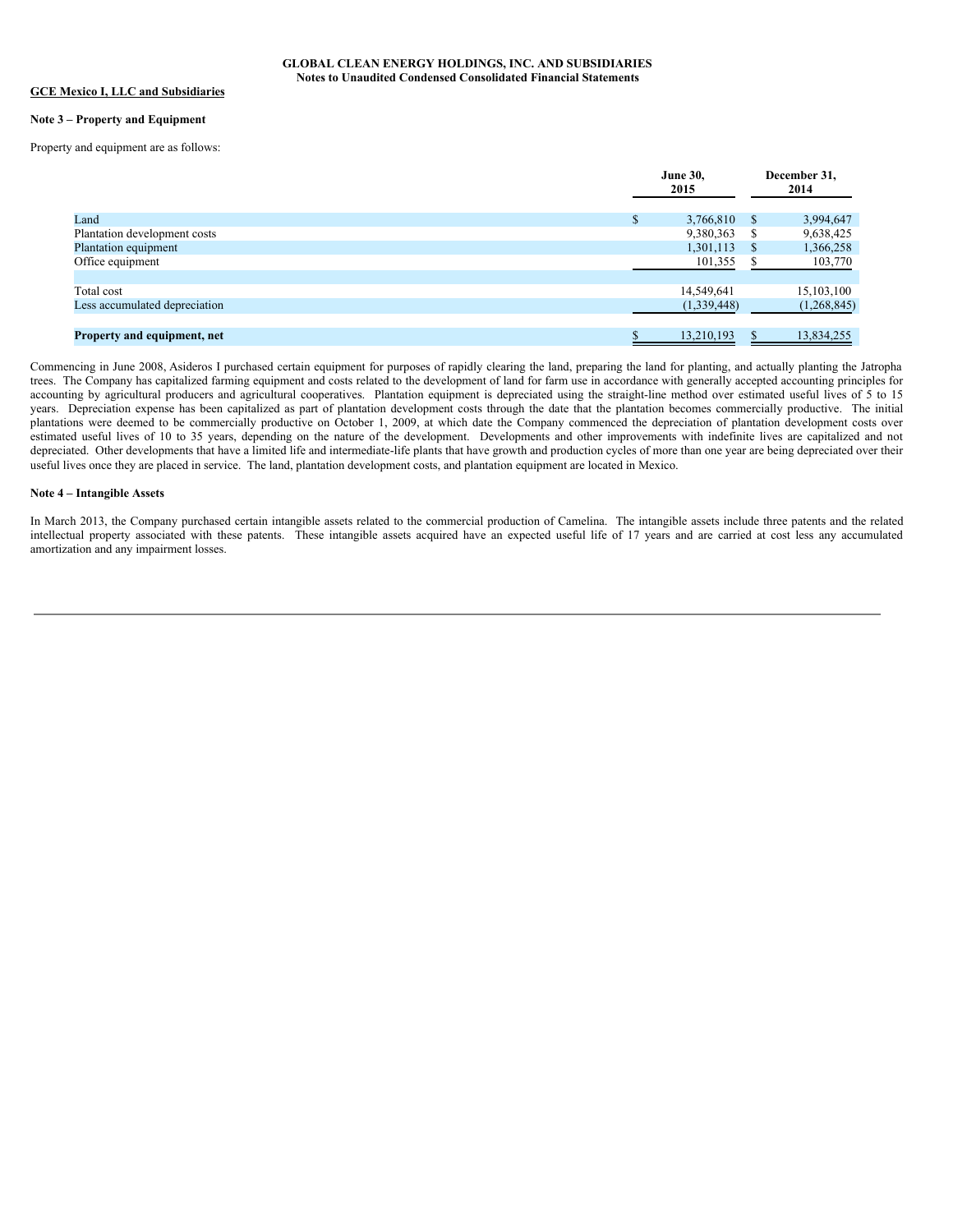Amortization is calculated using the straight-line method to allocate the cost of the intangible assets over their estimated useful lives of 17 years. Any future costs associated with the maintenance of these patents with indefinite lives will be capitalized and not amortized. The Intangible Assets as of the year ended June 30, 2015 is shown in the following table:

|                               | <b>June 30,</b><br>2015 | December 31,<br>2014 |
|-------------------------------|-------------------------|----------------------|
| <b>Intangible Assets</b>      | 4,168,841               | 4,168,841            |
| Less accumulated amortization | (563,730)               | (441, 117)           |
| <b>Intangible Assets, net</b> | 3,605,111               | 3,727,724            |

#### **Note 5 – Debt**

#### **Notes Payable to Shareholders**

Included in notes payable on the accompanying condensed consolidated balance sheet, the Company has notes payable to certain shareholders in the aggregate amount of \$26,000 at June 30, 2015 and 2014. The notes originated in 1999, bear interest at 12%, are unsecured, and are currently in default. Accrued interest on the notes totaled \$57,297 and \$54,185, respectively at June 30, 2015 and 2014, respectively.

# **Convertible Notes Payable**

In March 2010, the Company entered into a securities purchase agreement with the preferred members of GCE Mexico pursuant to which the Company issued senior unsecured convertible promissory notes (the "Convertible Notes") in the original aggregate principal amount of \$567,000 and warrants to acquire an aggregate of 1,890,000 shares of the Company's common stock. The Convertible Notes mature on the earlier of (i) March 16, 2012, or (ii) upon written demand of payment by the note holders following the Company's default thereunder. The maturity date of the Convertible Notes have been extended until September 15, 2016. Interest accrues on the convertible notes at a rate of 5.97% per annum, and is payable quarterly in cash, in arrears, on each year anniversary of the issuance of the convertible notes. The Company may at its option, in lieu of paying interest in cash, pay interest by delivering a number of unregistered shares of its common stock equal to the quotient obtained by dividing the amount of such interest by the arithmetic average of the volume weighted average price for each of the five consecutive trading days immediately preceding the interest payment date. At any time following the first anniversary of the issuance of the Convertible Notes, at the option of the note holders, the outstanding balance thereof (including unpaid interest) may be converted into shares of the Company's common stock at a conversion price equal to \$0.03. The conversion price may be adjusted in connection with stock splits, stock dividends and similar events affecting the Company's capital stock. The convertible notes rank senior to all other indebtedness of the Company, and thereafter will remain senior or pari passu with all accounts payable and other similar liabilities incurred by the Company in the ordinary course of business. The Company may not prepay the convertible notes without the prior consent of the holders of the Convertible Notes.

In January 2014, the Company entered into a securities purchase agreement with certain third party investors pursuant to which the Company issued senior unsecured contingently convertible promissory notes (the "Convertible Notes 2") an aggregate principal amount of \$130,000 and warrants to acquire an aggregate of 1,083,332 shares of the Company's common stock. Interest accrues on the Convertible Notes 2 at a rate of 8% per annum, and is payable quarterly in cash, in arrears, on each year anniversary of the issuance of the convertible

notes. At any time following the first anniversary of the issuance of the Convertible Notes, at the option of the note holders, the outstanding balance thereof (including unpaid interest) may be converted into shares of the Sustainable Oils common stock at a conversion price equal to \$1.448, subject to adjustment based on Sustainable Oils receiving alternative consideration from another investor. The conversion price may be adjusted in connection with stock splits, stock dividends and similar events affecting the Sustainable Oils's capital stock. The relative fair value of the warrants was considered insignificant.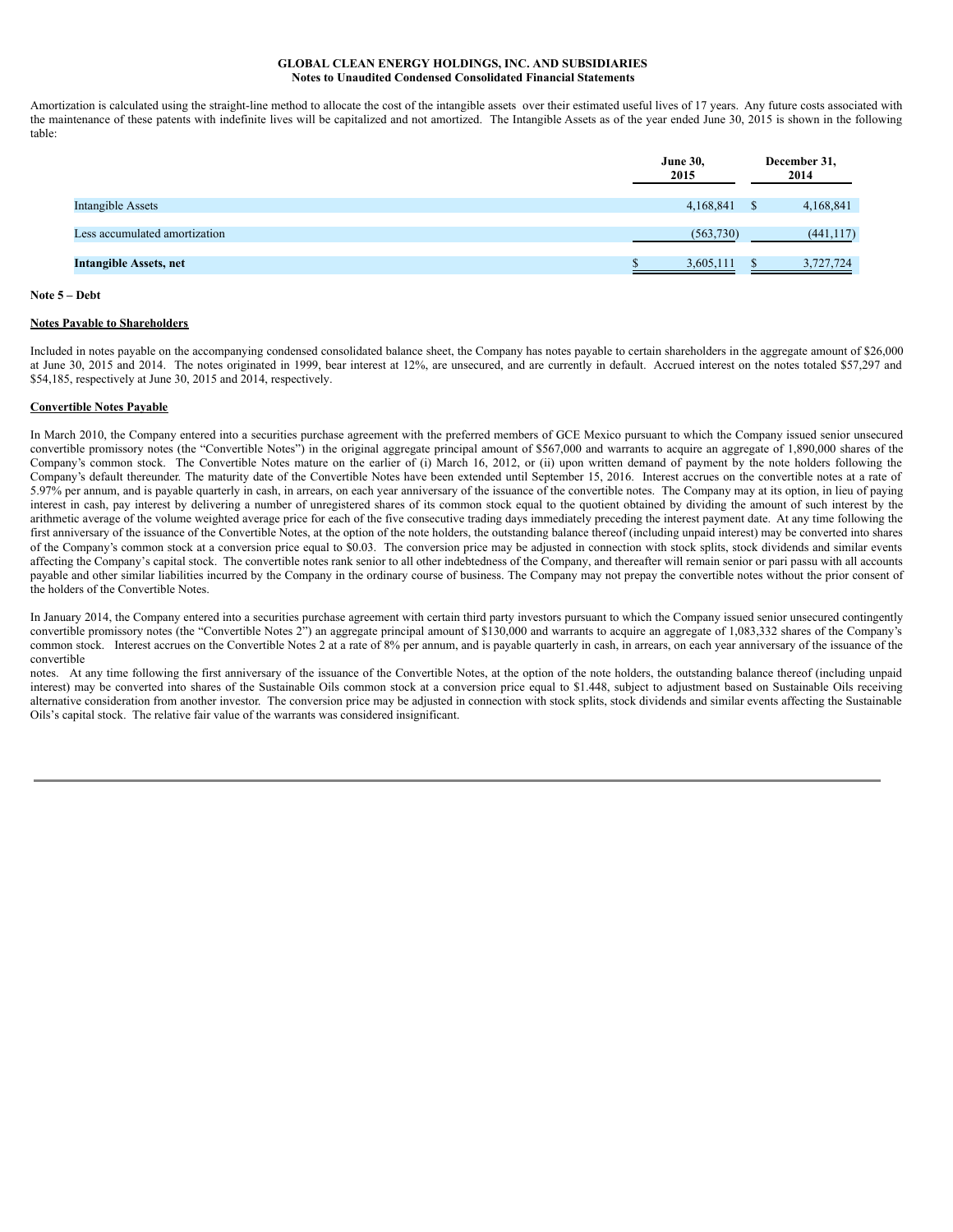Based on the down round feature in the conversion terms, such embedded conversion feature resulted in a derivative liability and a corresponding debt discount in the amount of \$79,000 to be recorded (See Note 9). The Company is amortizing the debt discount over the life of the corresponding convertible promissory notes through December 31, 2015. The amortization of the debt discount for these derivative instruments was \$39,500 for six months ended June 30, 2015.

# **Mortgage Notes Payable**

The investors holding the preferred membership units of GCE Mexico also directly funded the purchase by Asideros I of approximately 5,000 acres of land in the State of Yucatan in Mexico by the payment of \$2,051,282, The land was acquired in the name of Asideros I, and Asideros I issued a mortgage in the amount of \$2,051,282 in favor of the two original investors. These two investors also directly funded the purchase by Asideros 2 of approximately 4,500 acres, and a second parcel by Asideros 2 of approximately 600 acres of land adjacent to the land owned by Asideros by the total payment of \$963,382. The land was acquired in the name of Asideros 2 and Asideros 2 issued mortgages in the amount of \$963,382 in favor of these two investors. These mortgages bear interest at the rate of 12% per annum, payable quarterly. The parties have agreed to accrue the interest until such time as the Board determines that there is sufficient cash flow to pay all accrued interest. The initial mortgage, including any unpaid interest, is due in April 2018. The second mortgage, including any unpaid interest, is due in February 2020.

In October 2011, the two original investors also directly funded the purchase by Asideros 3 of approximately 5,600 acres for a total \$2,095,525. The land was acquired in the name of Asideros 3 and Asideros 3 issued mortgages in the amount of \$2,095,525 in favor of these two investors. These mortgages bear interest at the rate of 12% per annum, payable quarterly. The Board has directed that this interest shall continue to accrue until such time as the Board determines that there is sufficient cash flow to pay all accrued interest. The initial mortgage, including any unpaid interest, is due in October 2021.

In November 2012, one of the two holders of the preferred membership interests acquired all of the ownership interests of the other member. Accordingly, all of the foregoing obligations are now owed to the sole holder of GCE Mexico's preferred membership interests.

# **Promissory Notes Payable**

In March 2013, the Company issued a secured promissory note in the principal amount of \$1,300,000 to Targeted Growth, Inc. for certain Camelina assets. The purchase occurred concurrently with the acquisition of Sustainable Oils, Inc.. The note bears an interest rate of ten percent (10.0%) per annum, and is payable upon the earlier of the following: (a) to the extent of 35.1% of, and on the third business day after, the receipt by the Company of any Qualified Funding; or (b) September 13, 2014. In December 2014 the Company amended the note by (i) making the note due and payable on demand, and (ii) by returning to the holder the certain Camelina assets to Targeted Growth, Inc. at the book value of \$190,500, that previously constituted as collateral for the repayment of the note.

### **Note 6 - Equity (Deficit)**

The preferred members have made capital contributions of approximately \$370,000 and \$796,000 during the six months ended June 30, 2015 and 2014, respectively. The LLC Agreement calls for additional contributions from the investor, as requested by management and as required by the operation in 2015 and the following years. The holder of the preferred membership interest is entitled to earn a preferential 12% per annum cumulative compounded return on the cumulative balance of the preferred membership interest. The preferential return increased by \$1,349,213, and \$1,305,917 during the six months ended June 30, 2015 and 2014, respectively, and totals \$11,450,293 at June 30, 2015.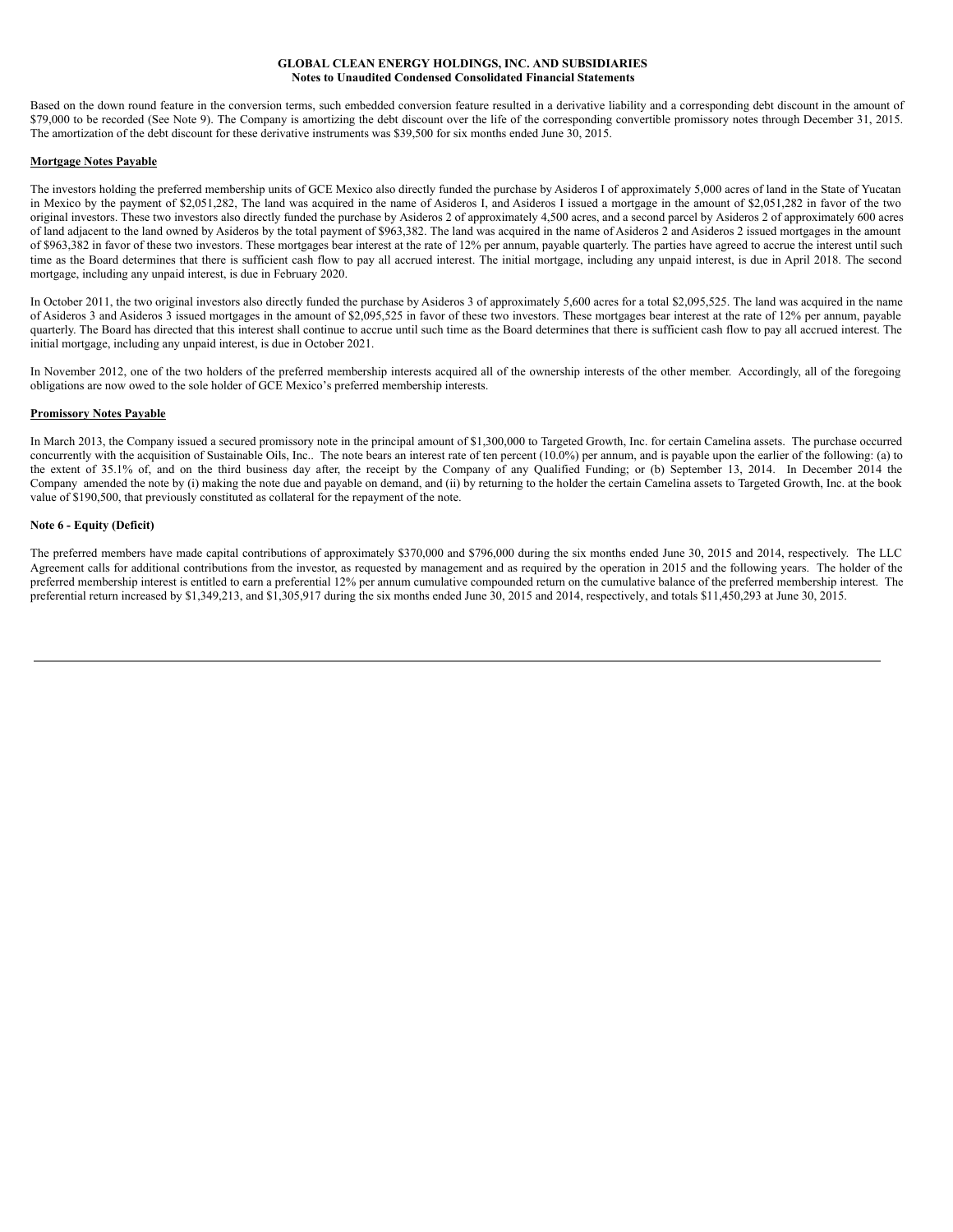#### **Note 7 – Stock Options and Warrants**

### **Stock Options and Compensation-Based Warrants**

The Company has an incentive stock option plan wherein 40,000,000 shares of the Company's common stock are reserved for issuance thereunder.

A summary of the status of options and compensation-based warrants at June 30, 2014, and changes during the six months then ended is presented in the following table:

|                                         | <b>Shares</b><br>Under<br>Option       | Weighted<br>Average<br><b>Exercise</b><br>Price | Weighted<br>Average<br>Remaining<br>Contractual<br>Life | Aggregate<br><b>Intrinsic</b><br>Value |
|-----------------------------------------|----------------------------------------|-------------------------------------------------|---------------------------------------------------------|----------------------------------------|
| Outstanding at December 31, 2014        | 64,945,311                             | 0.01                                            | $3.3 \text{ years}$ \$                                  |                                        |
| Granted<br>Exercised                    | 30,775,421<br>$\overline{\phantom{0}}$ | 0.01                                            |                                                         |                                        |
| Forfeited<br>Expired                    | (4,000,000)<br>(1,100,000)             | 0.02<br>0.02                                    |                                                         |                                        |
| Outstanding at June 30, 2015            | 90,620,732                             | 0.02                                            | 3.4 years $\epsilon$                                    | 81,919                                 |
| Vested and Exercisable at June 30, 2015 | 46,950,062<br>$\mathbf S$              | 0.02                                            | 2.4 years $\,$ s                                        | -                                      |

The fair value of stock option grants and compensation-based warrants is estimated on the date of grant or issuance using the Black-Scholes option pricing model. Options to purchase 30,775,421 shares of common stock were issued in the six months ended June 30, 2015 and 3,700,000 in the six months ended June 30, 2014. The weighted average fair value of stock options issued during the six months ended June 30, 2015 and 2014 as \$0.018 and \$.011, respectively. The weighted-average assumptions used for the stock options granted and compensation-based warrants issued during the six months ended June 30, 2015 and 2014 were risk-free interest rate of 1.22% and 1.75%, volatility of 114% and 175%, expected life of 5 years, and dividend yield of zero. The expected life of stock options represents the period of time that the stock options granted are expected to be outstanding prior to exercise. The expected volatility is based on the historical price volatility of the Company's common stock. The risk-free interest rate represents the U.S. Treasury constant maturities rate for the expected life of the related stock options. The dividend yield represents anticipated cash dividends to be paid over the expected life of the stock options. The intrinsic values are based on a June 30, 2015 closing price of \$0.008 per share.

Share-based compensation from all sources recorded during the six months ended June 30, 2015 and 2014 was approximately \$114,000 and \$44,000, respectively, and is reported as general and administrative expense in the accompanying condensed consolidated statements of operations. As of June 30, 2015, there is approximately \$154,623 of unrecognized compensation cost related to stock-based payments that will be recognized over a weighted average period of approximately 1.85 years.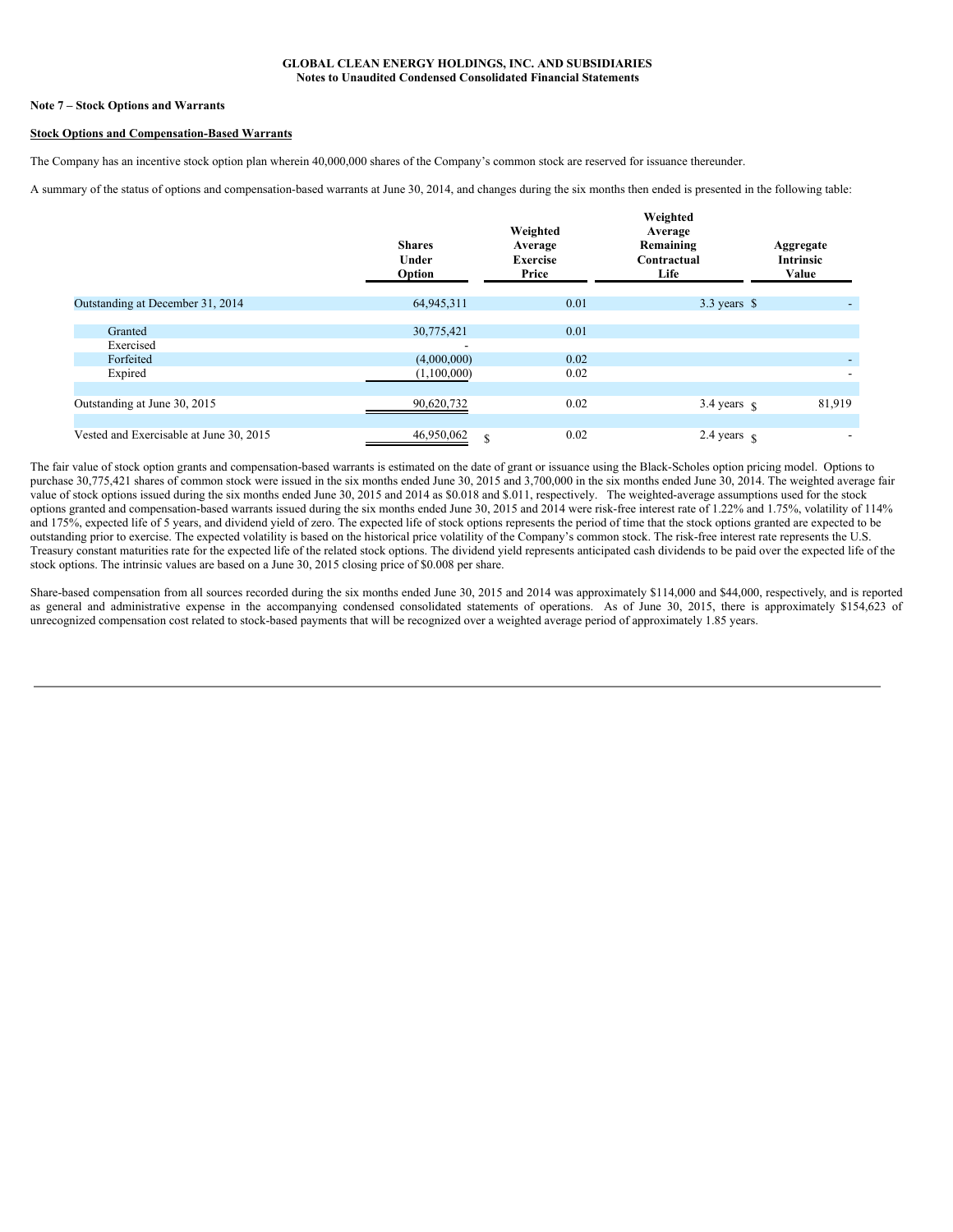### **Stock Warrants**

A summary of the status of the warrants outstanding at June 30, 2015, and changes during the six months ended is presented in the following table:

|                                  | <b>Shares</b><br>Under<br>Warrant | Weighted<br>Average<br><b>Exercise</b><br>Price | Weighted<br>Weighted<br>Average<br>Remaining<br><b>Contractual life</b> | Aggregate<br>Intrinsic<br>Value |                          |
|----------------------------------|-----------------------------------|-------------------------------------------------|-------------------------------------------------------------------------|---------------------------------|--------------------------|
| Outstanding at December 31, 2014 | 3,083,332                         | 0.01                                            | 6.31 years                                                              | \$                              | $\overline{\phantom{0}}$ |
|                                  |                                   |                                                 |                                                                         |                                 |                          |
| Issued                           | $\overline{\phantom{a}}$          |                                                 |                                                                         |                                 |                          |
| Exercised                        | $\overline{\phantom{a}}$          |                                                 |                                                                         |                                 |                          |
| Expired                          |                                   |                                                 |                                                                         |                                 |                          |
|                                  |                                   |                                                 |                                                                         |                                 |                          |
| Outstanding at June 30, 2015     | 3,083,332                         | 0.01                                            | 5.58 years                                                              | \$                              | -                        |

### **Note 8 – Impairment of assets and fair value measurements**

Fair value is defined as the exchange price that would be received for an asset or paid to transfer a liability (an exit price) in the principal or most advantageous market for the asset or liability in an orderly transaction between market participants on the measurement date. To measure fair value, a hierarchy has been established by generally accepted accounting principles which requires an entity to maximize the use of observable inputs and minimize the use of unobservable inputs. This hierarchy uses three levels of inputs to measure the fair value of assets and liabilities as follows:

Level 1 – Quoted prices in active markets for identical assets or liabilities.

Level 2 – Observable inputs other than Level 1 including quoted prices for similar assets or liabilities, quoted prices in less active markets, or other observable inputs that can be corroborated by observable market data.

Level 3 – Unobservable inputs supported by little or no market activity for financial instruments whose value is determined using pricing models, discounted cash flow methodologies, or similar techniques, as well as instruments for which the determination of fair value requires significant management judgment or estimation.

Fair value is used on a nonrecurring basis to measure certain assets when applying lower of cost or fair value accounting or when adjusting carrying values. Fair value is also used when evaluating impairment on certain assets, including deferred growing costs and property and equipment.

The Company has not recognized any impairment charges for the six months ended June 30, 2015 and 2014.

### **Note 9 – Derivative Liabilities**

The Company applies the accounting standard that provides guidance for determining whether an equity-linked financial instrument, or embedded feature, is indexed to an entity's own stock. The standard applies to any freestanding financial instrument or embedded features that have the characteristics of a derivative, and to any freestanding financial instruments that are potentially settled in an entity's own common stock.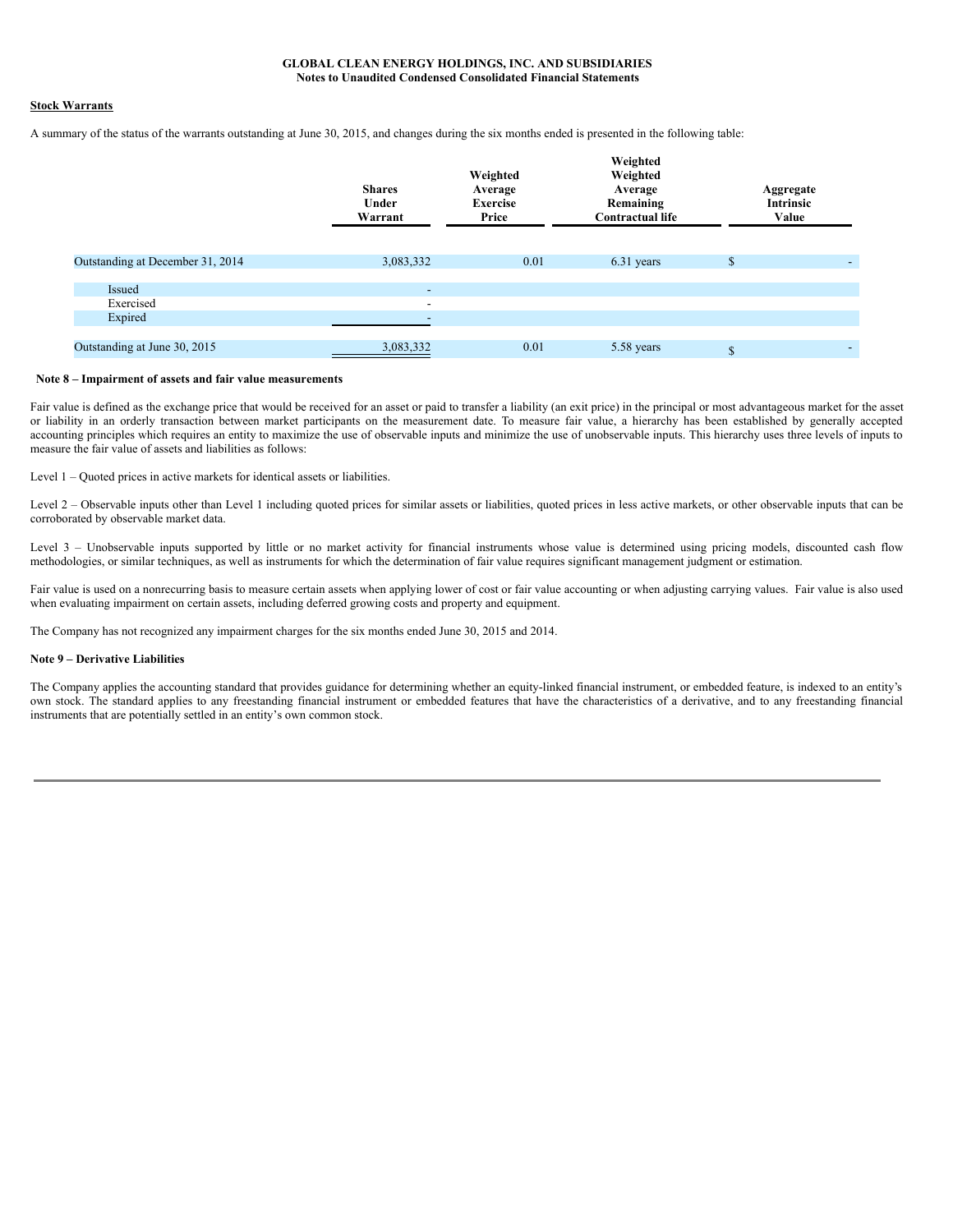The Company has estimated the fair value of these embedded conversion features to settle outstanding contracts using Black-Scholes using the following assumptions:

- Expected volatility is based primarily on historical volatility of the Company. Historical volatility was computed using weekly pricing observations for recent periods. The Company believes this method produces an estimate that is representative of our expectations of future volatility over the expected term of these warrants and embedded conversion features. The Company currently have no reason to believe that future volatility over the expected remaining life of these embedded conversion features is likely to differ materially from historical volatility.
- The expected life is based on the remaining term of the warrants and embedded conversion features.
- The risk-free interest rate is based on U.S. Treasury securities consistent with the remaining term of the embedded conversion features.

During the six months ended June 30, 2015, the Company issued an aggregate of \$130,000 in principal of convertible notes payable at an interest rate of 8% (See Note 6). Such convertible notes contained embedded conversion features in the Company's own stock and have resulted in an initial derivative liability value and a debt discount of \$79,000 being recorded by the Company.

During the six months ended June 30, 2015, the Company recorded other income of \$18,000, related to the change in fair value of the embedded conversion features which is included in change in fair value of derivative liabilities in the accompanying condensed consolidated statements of operations.

The following table presents the embedded conversion features which have no observable market data and are derived using Black-Scholes measured at fair value on a recurring basis, using Level 3 inputs, as of June 30, 2015:

| Annual dividend yield   | $0\%$             |
|-------------------------|-------------------|
| Expected live (years    | $1 - 0.75$        |
| Risk-free interest rate | $0.21\% - 0.23\%$ |
| Expected volatility     | 113%              |
|                         |                   |

The level 3 carrying value as of June 30, 2015:

## Embedded Conversion Features \$ 79,000

The following table presents the changes in fair value of our warrants and embedded conversion features measured at fair value on a recurring basis for the six months ended June 30, 2015:

| Balance as of January 1,                              |          |
|-------------------------------------------------------|----------|
| Issuance of warrants and embedded conversion features | 79.000   |
| Change in fair value                                  | (18,000) |
| Balance as of June 30,                                | 61.000   |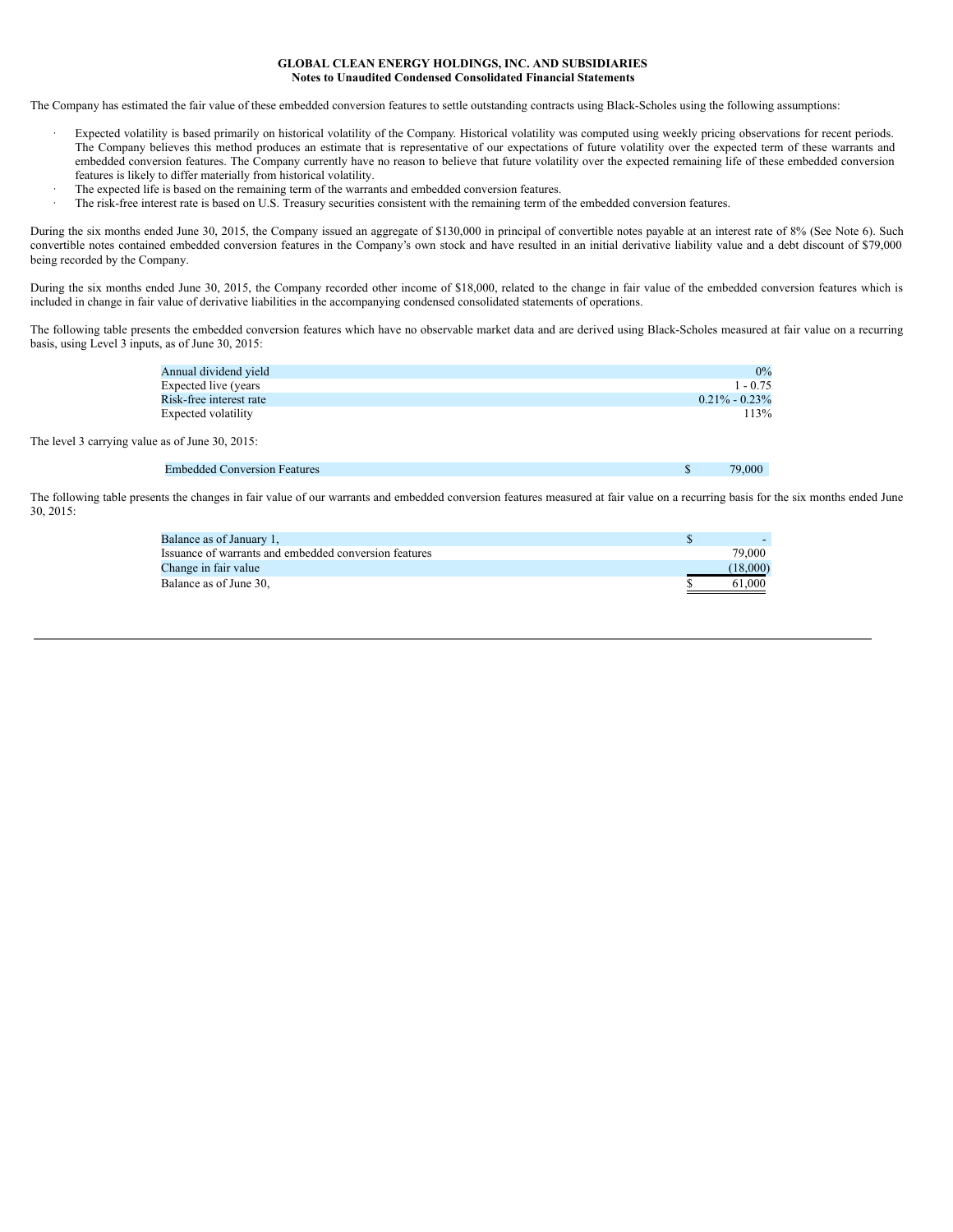#### ITEM 2. MANAGEMENTS' DISCUSSION AND ANALYSIS OF FINANCIAL CONDITION AND RESULTS OF OPERATIONS.

This Report, including any documents which may be incorporated by reference into this Report, contains "Forward-Looking Statements" within the meaning of Section 27A of the Securities Act of 1933, as amended, and Section 21E of the Securities Exchange Act of 1934, as amended. All statements other than statements of historical fact are "Forward-Looking Statements" for purposes of these provisions, including our plans to cultivate, produce and market non-food based feedstock for applications in the bio-fuels market, any projections of the date and amount of our Jatropha or Camelina harvests, forecasts regarding our revenues or other financial items, any statements of the plans and objectives of management for future operations, any statements concerning proposed new products or services, any statements regarding future economic conditions or performance, and any statements of assumptions underlying any of the foregoing. All Forward-Looking Statements included in this document are made as of the date hereof and are based on information available to us as of such date. We assume no obligation to update any Forward-Looking Statement. In some cases, Forward-Looking Statements can be identified by the use of terminology such as "may," "will," "expects," "plans," "anticipates," "intends," "believes," "estimates," "potential," or "continue," or the negative thereof or other comparable terminology. Although we believe that the expectations reflected in the Forward-Looking Statements contained herein are reasonable, there can be no assurance that such expectations or any of the Forward-Looking Statements will prove to be correct, and actual results could differ materially from those projected or assumed in the Forward-Looking Statements. Future financial condition and results of operations, as well as any Forward-Looking Statements are subject to inherent risks and uncertainties, including any other factors referred to in our press releases and reports filed with the Securities and Exchange Commission. All subsequent Forward-Looking Statements attributable to the company or persons acting on its behalf are expressly qualified in their entirety by these cautionary statements.

#### **Introductory Comment**

The following discussion and analysis of our financial condition and results of operations should be read in conjunction with our unaudited condensed consolidated financial statements and the related notes thereto contained in Part I, Item 1 of this Quarterly Report. The information contained in this Quarterly Report on Form 10-Q is not a complete description of our business or the risks associated with an investment in our common stock. We urge you to carefully review and consider the various disclosures made by us in this Quarterly Report and in our other reports filed with the U.S. Securities and Exchange Commission (the "SEC"), including our Annual Report on Form 10-K for the fiscal *year ended December 31, 2014, which discuss our business in greater detail.*

Throughout this Quarterly Report on Form 10-Q, the terms "GCEH," "we," "us," "our," and "our company" refer to Global Clean Energy Holdings, Inc., a Delaware corporation and, unless the context indicates otherwise, also includes all of this company's U.S. and foreign wholly-owned subsidiaries through which this company conducts certain of its operations. To the extent applicable, depending on the context of the disclosure, the terms "we," "us," "our," and "our company" may also include GCE Mexico I, LLC, a Delaware limited liability company that we manage, and in which we own 50% of the common membership interests, and our wholly owned subsidiary, Sustainable Oils, Inc., a Delaware Corporation, as well as our other subsidiaries.

Global Clean Energy Holdings, Inc. is not related to, or affiliated in any manner with "Global Clean Energy, Inc.", an unaffiliated public company. Readers are cautioned to confirm the entity that they are evaluating or in which they are making an investment before completing any such investment.

#### **Overview**

Global Clean Energy Holdings, Inc. is a U.S. based, multinational, agri-energy business focused on the development of low carbon, non-food based feedstocks. Over the past 7+ years, we have built an in-house team of development and operations professionals to support our energy farms and provide advisory and operator services to third parties . We currently have a portfolio of intellectual property and extensive experience and capabilities in eco-friendly biofuel feedstock management, cultivation, production and distribution, both domestically and internationally. Recently, to better control the process and maintain quality, we have expanded our expertise and reach further up the supply chain to include oil extraction and crude oil refining.

Since 2007, our vision and business focus has been on the commercialization of ultra-low carbon, non-food based oilseed plants that produce high quality oil and biomass. Our strategy reduces the use of high carbon, petroleum based feedstocks for fuels and other commercial and industrial products and replaces them with sustainable, carbon-reducing alternatives. The agricultural development process and its risks are the same ones that have faced commercial agriculture for generations. However, with advances in modern science, we have access to tools that drastically accelerate the development process and provide a predictable path to crop improvement.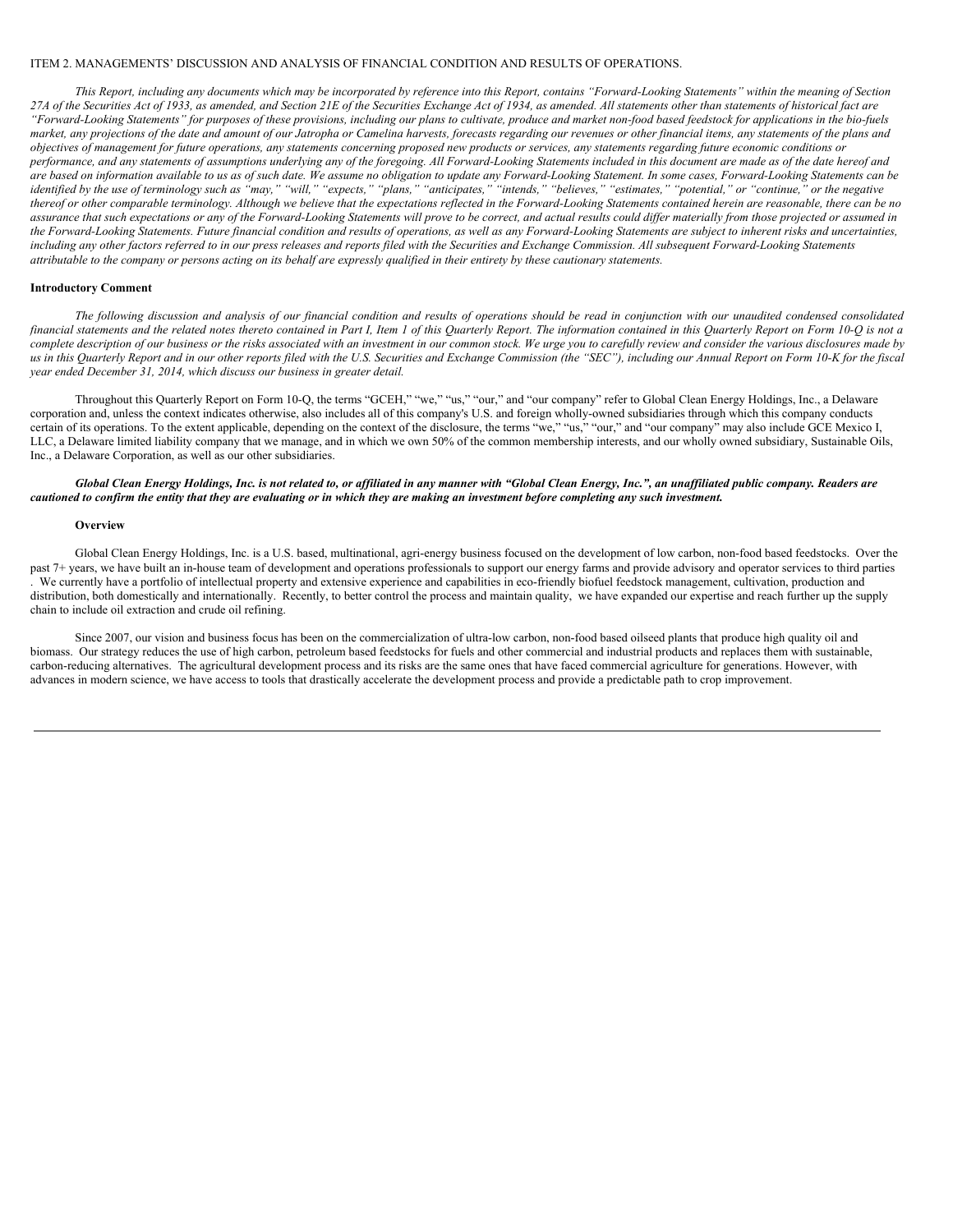We began deploying our business strategy by developing farms with perennial oilseed trees. Research has demonstrated that oilseed-bearing trees when sustainably farmed will produce the lowest carbon footprint virgin plant oils, as well as high-grade biomass that can be turned into other renewable products. We have since expanded this view to include ultra-low input, short growing cycle annual crops which have the ability to be inter- and rotationally-cropped with other plants without adversely impacting food production or altering existing land use patterns. We have integrated this strategy and are developing separate projects which are singularly focused on one crop and others that integrate both crops (perennials and annuals) together.

Sustainable Oils, LLC, (now Sustainable Oils, Inc.) is a Delaware formed company which has extensive experience in plant science research, varietal development (breeding), farming and processing of Camelina as an energy crop. Since the acquisition we have finalized additional regulatory pathways and expanded our Intellectual Property portfolio with additional plant and process patents related to Camelina production.

As a company we will continue to focus on these two plants because we feel they are complementary to one another and have the potential to produce oil seed crops economically. Both of these crops are dryland farmed, they generally require less water and fertilizer than many conventional crops and can be grown on land that is normally unsuitable for food production or is fallow or idle due to cyclical crop rotation.

Both Jatropha and Camelina oil are high-quality plant oils used as direct substitutes for fossil fuels and as feedstock for the production of high quality biofuels and other bio-based products. Both crops have been tested and proven to be highly desirable feedstocks capable of being converted into ASTM specification fuels. The term "biofuels" refers to a range of biological based fuels including bio-kerosene (a.k.a bio-jet fuel) biodiesel, renewable diesel, green diesel, synthetic diesel and biomass, all of which have environmental benefits that are the major driving force for their adoption. Using biofuels instead of fossil fuels reduces net emissions of carbon dioxide and other green-house gases, which are associated with global climate change. The residual material derived from the oil extraction process is called press-cake or meal, which in the case of Jatropha is a high-quality biomass that has been proven and tested as a replacement for a number of fossil-based feedstocks, fossil fuels and other high value products such as renewable charcoal, fertilizers, and animal feed. Camelina meal is high in Omega3 and has already been approved by the FDA as a livestock (animal) feed or livestock feed ingredient in the United States.

Our business plan and current principal business activities include the planting, cultivation, harvesting and processing of these oil seed plants to generate plant based oils and biomass for use as replacements for fossil fuels and other high value products including renewable chemicals and high value livestock feed. Our strategy is to leverage our agriculture and energy knowledge, experience and capabilities through the following means:

- Own and operate biofuel energy farms for our own account.
- · Own, operate and manage farms in a joint venture ("JV") with either strategic partners or financial investors. We currently own three Jatropha farms in Mexico under such joint ownership arrangements:
- · Contract with third party farmers (such as wheat and barley farmers) for the farming of significant acreage of Camelina sativa on their idle land which is in rotation with their other crops in the United States and many parts of Europe.
- · Produce and sell certified Camelina seed (which is based upon our patented, high-yielding elite varieties) to farmers in the United States and internationally.
- Provide energy farm development and management services to third party owners of biofuel energy farms and to non-energy farmers looking to utilize energy crops in rotation or inter-cropped with their existing crops. Provide advisory services to farmers wishing to certify their farms under international sustainability or carbon certification standards, specifically the Roundtable on Sustainable Biomaterials (RSB) and Gold Standard Verified Emission Reductions (GS-VERs). We are currently managing a Jatropha farm in the Caribbean under a contract with a third party who wishes to significantly expand to provide large volumes of plant based oil and biomass to fuel their industrial operations.
- Provide turnkey franchise operations for individuals and/or companies that wish to establish purpose specific energy farms in suitable geographical areas.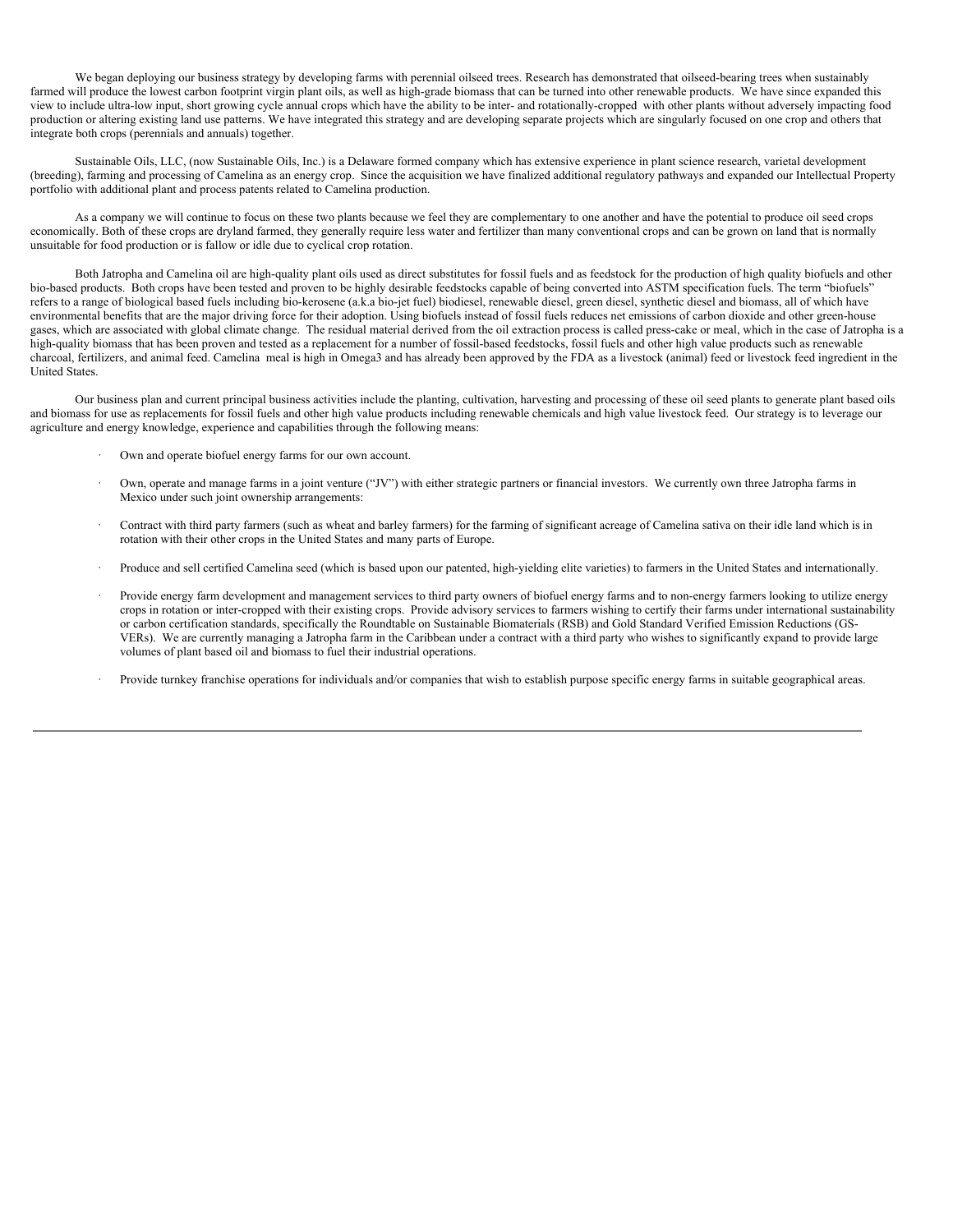Provide development and operational expertise for oil seed processing (extraction) facilities and co-product refining and conversion processes to convert the crude products into higher value marketable products.

The development of agricultural-based energy projects which produce plant oil and related biomass may also produce carbon credits and/or renewable fuel credits through the sequestration (storing) of carbon and the displacement of fossil-based fuels. Accordingly, in addition to generating revenues from the sale of non-food based plant oils and biomass, we are seeking to certify our farms and processing facilities, where practical, to be qualified to generate and be able to monetize federal and state emissions credits. The Renewable Fuel Standard (RFS) is a domestic federal program that requires transportation fuel sold in the U.S. to contain a minimum volume of renewable fuels. Camelina is fully compliant with RFS and can generate emissions reduction credits called RINs (renewable identification numbers), which have a very liquid and robust market. In California, the Air Resources Board (CARB) has implemented a Low Carbon Fuel Standard (LCFS), which requires obligated parties to reduce the carbon intensity of their fuels to a prescribed amount. CARB issued Sustainable Oils a unique pathway that applies only to its patented seed varieties. The very low CI of Camelina-based fuels allows obligated parties to meet certain emissions reduction targets with less fuel than would be required using conventional feedstocks. Like RINs, LCFS emissions reduction credits have a robust market and are actively traded.

### **Organizational History**

This company was originally incorporated under the laws of the State of Utah on November 20, 1991. On July 19, 2010, we changed the state of our incorporation from Utah to Delaware. Our principal executive offices are located at 2790 Skypark Drive, Suite 105, Torrance, CA 90505, and our current telephone number at that address is (310) 641-GCEH (4234). We maintain a website at: www.gceholdings.com. Our annual reports, quarterly reports, current reports on Form 8-K and amendments to such reports filed or furnished pursuant to section 13(a) or 15(d) of the Securities and Exchange Act of 1934, as amended (the "Exchange Act"), and other information related to this company are available on our website as soon as we electronically file those documents with, or otherwise furnish them to, the Securities and Exchange Commission. Our Sustainable Oils subsidiary also maintains a website at www.susoils.com. Our Internet websites and the information contained therein, or connected thereto, are not and are not intended to be incorporated into the Annual Report on Form 10-K at December 31, 2014 or into this quarterly report on Form 10-Q.

#### **Critical Accounting Policies**

The preparation of financial statements in conformity with accounting principles generally accepted in the United States require management to make estimates and assumptions that affect the reported assets, liabilities, sales and expenses in the accompanying financial statements. Critical accounting policies are those that require the most subjective and complex judgments, often employing the use of estimates about the effect of matters that are inherently uncertain.

*Agricultural Producer.* All costs incurred including the actual planting of Jatropha are capitalized as plantation development costs, and are included in "Property and Equipment" on the balance sheet. Plantation development costs are being accumulated in the balance sheet during the development period and will be accounted for in accordance with accounting standards for Agricultural Producers and Agricultural Cooperatives. The direct costs associated with each farm and the production of the Jatropha revenue streams have been deferred and accumulated as a noncurrent asset and are included in "Deferred Growing Costs" on the balance sheet. Other general costs without expected future benefits are expensed when incurred.

Certain other critical accounting policies, including the assumptions and judgments underlying them, are disclosed in Note 1 to the Consolidated Financial Statements included in the Annual Report on Form 10-K for the fiscal year ended December 31, 2014.

### **Results of Operations**

*Revenues*. During the three and six months ended June 30, 2015 we recognized revenue of \$241,993 and \$400,224 and \$167,856 and 246,666 in the same periods in 2014. The revenues that we generated in 2015 and 2014 were derived from energy farm management, development and advisory services, and biomass production. Revenues we generate from these services are used for this company's operations.

Our goal is to continue to expand and increase the amount of advisory, development and management services in order to generate revenues to fund our corporate working capital needs, and to generate Camelina-related revenues from the Camelina business that we acquired. Once our Camelina operations are properly funded, we expect these operations to generate revenues from the sale of Camelina seeds, the sale of Camelina oil, and the sale of the Camelina biomass for use as feed for livestock. In the longer term, we plan to substantially increase the revenues derived from the operations of our owned and/or managed Jatropha farms, and to rapidly ramp up our Camelina operations, and to continue to generate revenue from management, development, and advisory services. However, no assuance can be given that we will be able to properly fund our Camelina operations or enter into future advisory agreements as our current agreements expire.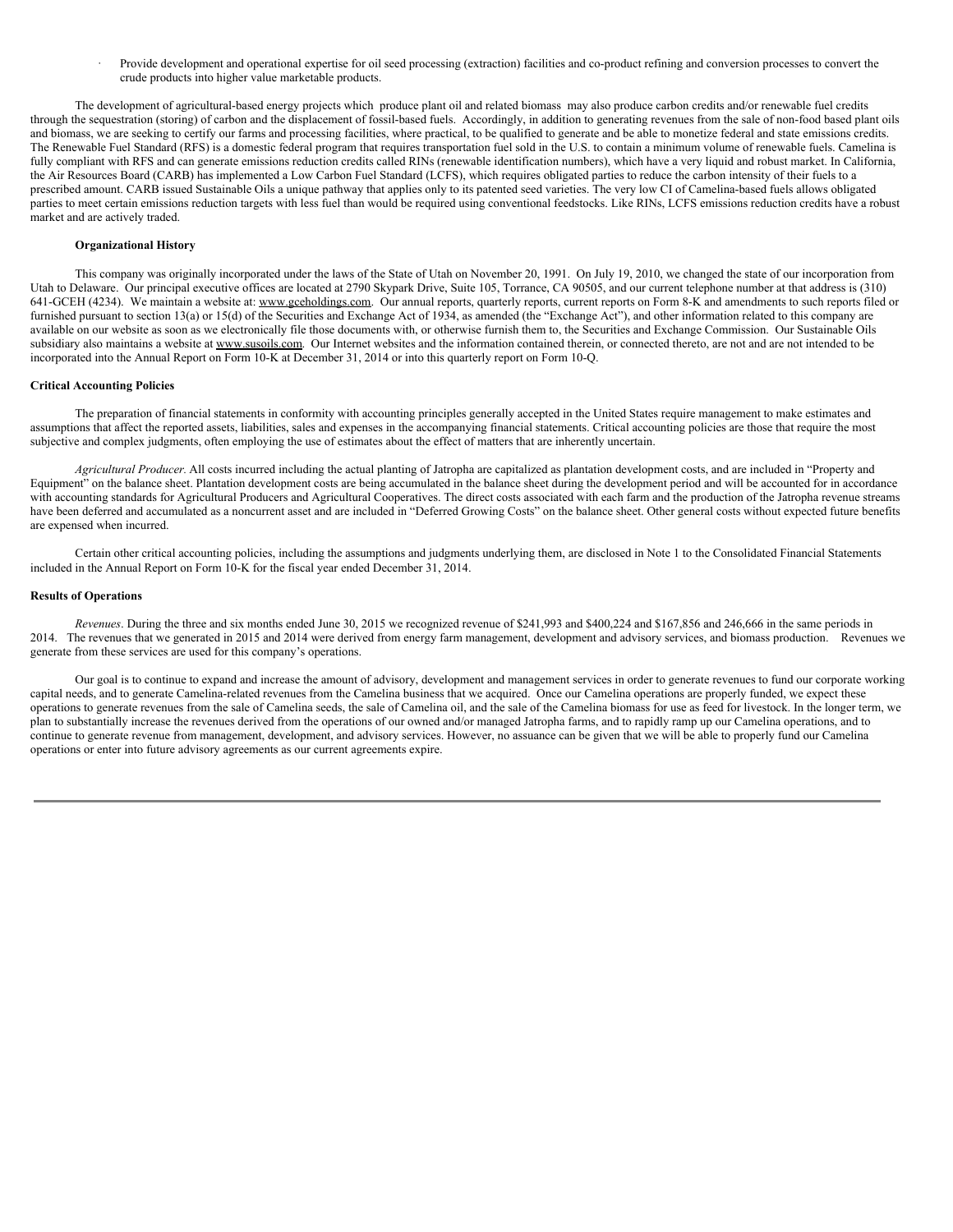*General and Administrative Expenses.* Our general and administrative expenses related to the three and six months ended June 30, 2015 were substantially unchanged from last year's periods (\$583,310 and \$1,075,666, respectively). General and administrative expenses principally consist of officer compensation, outside services (such as legal, accounting, and consulting expenses), share-based compensation, and other general expenses (such as insurance, occupancy costs and travel).

*Plantation (Farm) Operating Costs*. The majority of the costs associated with maintaining the farms are capitalized under plantation (farm) development costs as shown in Note 3 in the footnotes to the financials. For the three and six months ended June 30, 2015, we recorded Plantation Operating Costs from the operations of the farms of \$28,034 and \$58,410 and in 2014 we recorded \$34,493 and \$62,224 for the same periods. As the operations on the Mexican farm has remained consistent, there is no significant change in the total costs incurred.

*Other Income/Expense*. Interest expense for the three and six months ended June 30, 2015 increased slightly from the same periods in 2014 due to larger outstanding principal balances.

*Net loss attributable to the non-controlling interest*. Our Mexico farm operations are owned through GCE Mexico I, LLC, a Delaware limited liability company ("GCE Mexico"). We own 50% of the common membership interests of GCE Mexico and one investor currently owns the other 50% of the common membership interests. The proceeds from the sale of the preferred membership units, and from subsequent capital contributions, have been used to fund the operations of Asideros Globales Corporativo 1 ("Asideros 1") and Asideros Globales Corporativo 2 ("Asideros 2"), each of which have acquired land in Mexico that, collectively, constitute our first two Jatropha farms. Asideros Globales Corporativo 3 ("Asideros 3") acquired our third farm in October 2011, but had no impact on the results of our operations. GCEH directly owns 1% of Asideros 1, Asideros 2 and Asideros 3, and the balance is owned by GCE Mexico. Accordingly, we own 50.5% of Asideros 1, Asideros 2 and Asideros 3 either directly or through our common membership interest in GCE Mexico. As such, our consolidated financial statements include the accounts of the Asideros farm entities. Under GCE Mexico's LLC Agreement, the net loss allocated from these entities to GCE Mexico is then further allocated to the members of GCE Mexico according to the investment balances. Accordingly, since the common membership interest did not make a capital contribution, all of the losses allocated to GCE Mexico have been further allocated to the preferred membership interest. The net loss attributable to the non-controlling interest in the accompanying Consolidated Statement of Operations represents the allocation of the net loss of GCE Mexico to the preferred membership interests.

Net income/loss attributable to Global Clean Energy Holdings, Inc. The Company recorded net losses of \$206,838 and \$336,748 for the three and six months ended June 30, 2015 and \$347,268 and \$675,735 in 2014, respectively. Our ability to generate net income in the future will depend on t he amount of advisory, development and management services that we render at the corporate level, the amount of revenues generated from our Jatropha farms in Mexico, and on the amount of revenues we generate from our Camelina operations. In addition to incurring farm operating expenses in Mexico for our Jatropha operations, we will continue to accrue interest expense on the mortgages that encumber the Tizimin, Mexico, farms. Although we anticipate that we will generate revenues from our Jatropha and Camelina operations, we are unable to forecast if, or when such revenues will exceed our operating expenses.

# **Liquidity and Capital Resources**

As of June 30, 2015, we had \$240,000 in cash or cash equivalents and had a working capital deficit of \$6,329,000, as compared with \$238,000 in cash and a working capital deficit of \$6,410,000 as of December 31, 2014.

The amount of cash or cash equivalent balances held at June 30, 2015 represents cash held in our corporate accounts and our Mexico joint venture accounts. Of these amounts, more than \$134,000 was available and allocated for our general corporate purposes, with the remaining balance to be used in the operations of the Tizimin, Mexico farms owned by the GCE Mexico joint venture. As a result, the GCE Mexico funds will not be available to us for our corporate working capital or other purposes, and are not available to us to reduce our indebtedness. In order to fund our short-term working capital needs, we will have to obtain additional funding from the sale of assets, the sale of additional securities, additional borrowings, or from an increase in operating revenues. Outstanding indebtedness at June 30, 2015 totaled \$27,991,735. Because of the foregoing working capital deficit and the total indebtedness being so material we are looking at alternative funding strategies and ways to improve our financial position to attract new capital and additional strategic partners, as is discussed below. We incurred losses of \$548,422 and \$1,025,553 for the three and six months ended June 30, 2015 and \$794,896 and \$1,493,115 in 2014 respectively, and had an accumulated deficit applicable to common shareholders of \$29,282,851 at June 30, 2015.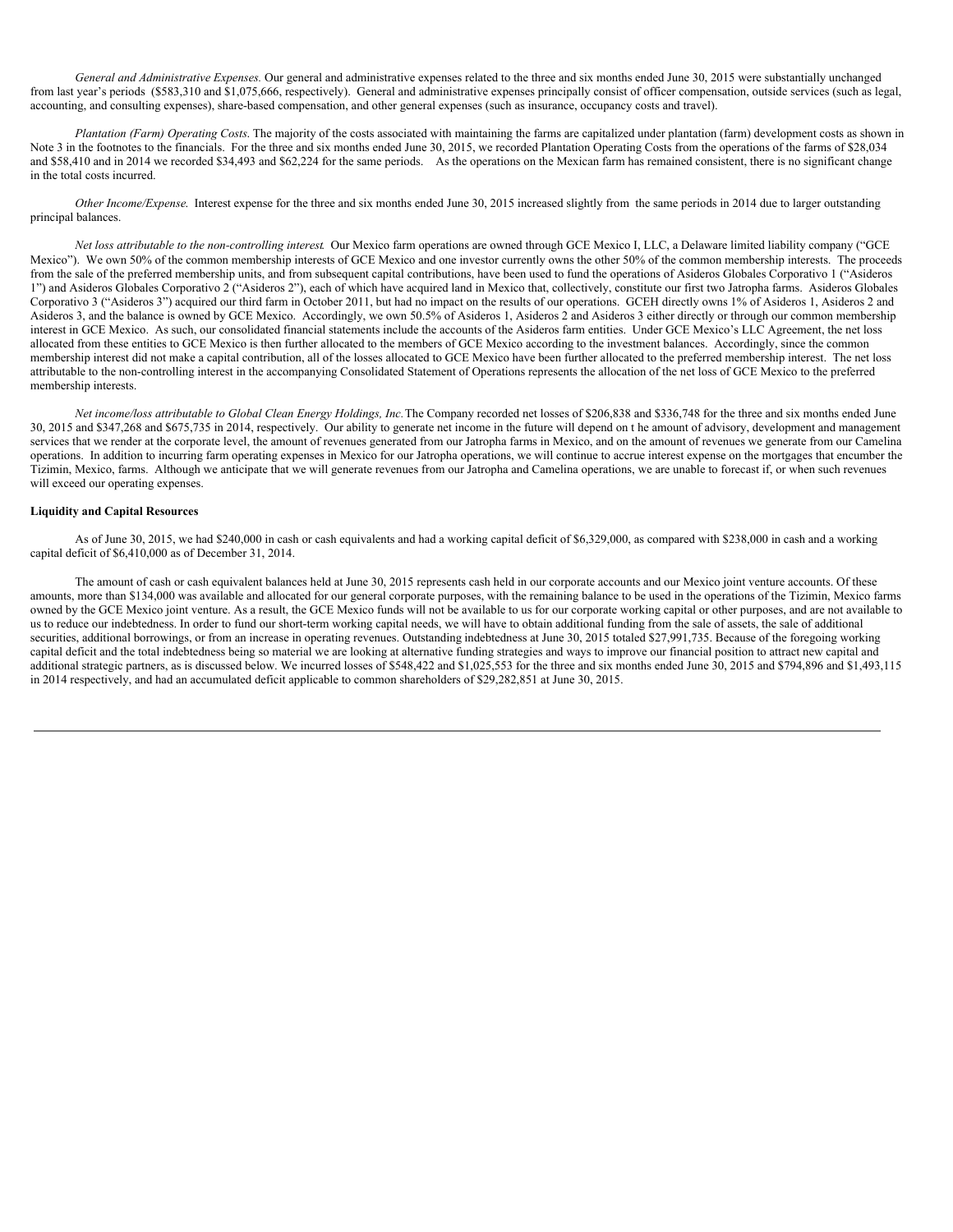To date, our general and administrative expenses, including the professional costs of being a public company, have been funded from (i) revenues that we have generated from Jatropha related advisory services, (ii) payments received from our GCE Mexico subsidiary, and (iii) funds received from the sale of our securities. The amount of fees we generated from advisory services fluctuates significantly. While we currently are providing advisory services under existing contracts, our ability to continue to generate revenue from these services will depend on our ability to enter into new advisory agreements when the current agreements expire. No assurance can be given that we will be able to enter into new agreements to replace or supplement the current advisory agreements. Because we have reduced the amount of services that we provide to our GCE Mexico subsidiary, that subsidiary no longer makes payments to us. As a result, we expect that we will have to raise capital in the near future, or find other sources of capital in the near future, in order to continue to fund our corporate general and administrative expenses. Unless we are able to obtain additional funding in the future, from the sale of our securities, from strategic partners, or otherwise, we will have to further reduce our operations or sell our principle assets, all of which will have a material negative impact on the value of our company and the price of our stock.

Our business plan contemplates that we will (i) continue to develop our Jatropha business and operations, which includes replanting portions of our existing farms in Mexico (including possibly developing and cultivating our third Jatropha farm in Mexico), and (ii) diversify our biofuel energy crop revenues from new revenues generated by our new Camelina operations, as follows:

Farming Operations. Jatropha is a novel crop, and because many of the trees are still very young, we consider our Jatropha operations to be in the development stage, despite having planted significant amounts of land over the past 7 years. For several years we have been working diligently on selecting and breeding improved varieties (accessions) which have a natural architecture that does not require early pruning (which helps to protect the trees from disease infiltrations), have improved early yields and possesses a natural resistance to diseases known to attack Jatropha. This has produced a number of varieties (accessions) that are meeting and/or exceeding our multi-year yield projections. Utilizing clonal materials from our highest performing, regionally adapted "mother" trees we have developed a Certified Seed Nursery (CGN) to clonally propagate these new varieties. The seeds from the nursery will be the genetic basis for future planting on this and any other farms. We continue to update our Integrated Pest and Disease Management protocols, and have been aggressively testing plant protection materials and expanding our Standard Operating Procedures (SOPs) around pest and disease management. Ongoing testing has produced proven application protocols that can be consistently applied and closely monitored to protect the trees from pests and diseases.

As with all agricultural crops, we need to continually improve our Jatropha genetics to further improve yields, reduce inputs and make the trees heartier and more resistant to diseases and other environmental factors. It is worth noting, in spite of our significant and ongoing investment in R&D, and that of universities and other commercial entities, Jatropha is technically still an undomesticated crop comprised mostly of wild accessions. Over time, the genetics need to be stabilized and certain attributes enhanced and strengthened. Because of the long maturity cycle of Jatropha and other factors that affect the ability of it to produce seeds, we are unable to predict when our Mexico Jatropha farms will consistently produce commercial quantities of Jatropha seeds, in addition to how much revenue those seeds will generate. We have in place monitoring and testing protocols to track these factors.

These farms are still very young and the operational expenses will exceed the amount of revenues they are expected to generate from operations this year and beyond until we are able to grow the farm to sufficient commercial scale. Our partner in GCE Mexico is currently funding our operating budget working capital needs at the GCE Mexico Jatropha farms. While our actual costs have been very close to budgeted costs for the past 5 years, no assurance can be given that the costs of operating the Mexico farms will not exceed our budget, or that our GCE Mexico investor will, in fact, continue to fund the budgeted amounts. Should our partner in GCE Mexico reduce or terminate its funding, our ability to conduct our Mexico operations would be materially, and negatively impacted. For this reason we are looking at alternative funding strategies and ways to improve our financial position which will allow the company to attract new capital and additional strategic partners.

Even if operations of the three Jatropha farms owned through GCE Mexico were to improve, due to the costs expended to date and the structure of the JV, that requires us to repay advances made by our JV partners and to pay a 12% preferential return, we do not project that any cash distributions would be made to Global Clean Energy Holdings, Inc. in the near future.

Under our agreements with our GCE Mexico investors, all net cash generated from the Jatropha operations that are conducted through GCE Mexico must first be used to fund the operations of those farms, and any excess must thereafter be used to repay the capital contributed by our joint venture investors (plus their preferred return). The total amount of capital and the preferred return that must be paid to our joint venture investors before funds are distributed to us currently is in excess of \$34,000,000 as of June 30, 2015. As a result, the improving operations of the Mexico farms will not produce short-term cash or improve our liquidity, nor will the improving operations of the Mexico farms generate funds that we can use for our business plan, for working capital purposes, or for the acquisition of additional Jatropha or other biofuel feedstock farms. Because of our negative working capital position, we currently do not have the funds necessary to acquire and cultivate additional Jatropha farms for our own account. Accordingly, in order to increase our farm ownership and operations, we will have to obtain additional capital through the sale of equity and/or debt securities, the forward sale of products produced from our Jatropha or Camelina faming operations or from other financing activities, such as debt financing, strategic partnerships and/or joint ventures. For this reason we are looking at alternative funding strategies and ways to improve our financial position to attract new capital and additional strategic partners. We are considering multiple options including expanding the farms with new partners, divesting our three Jatropha Farms under this JV and monetizing under-utilized assts, or a combnation of any of the above. All of these options could signifantly reduce debt while preserving the Intellectual Property (IP) value created over the past 7 years of research and commercial supply chain development.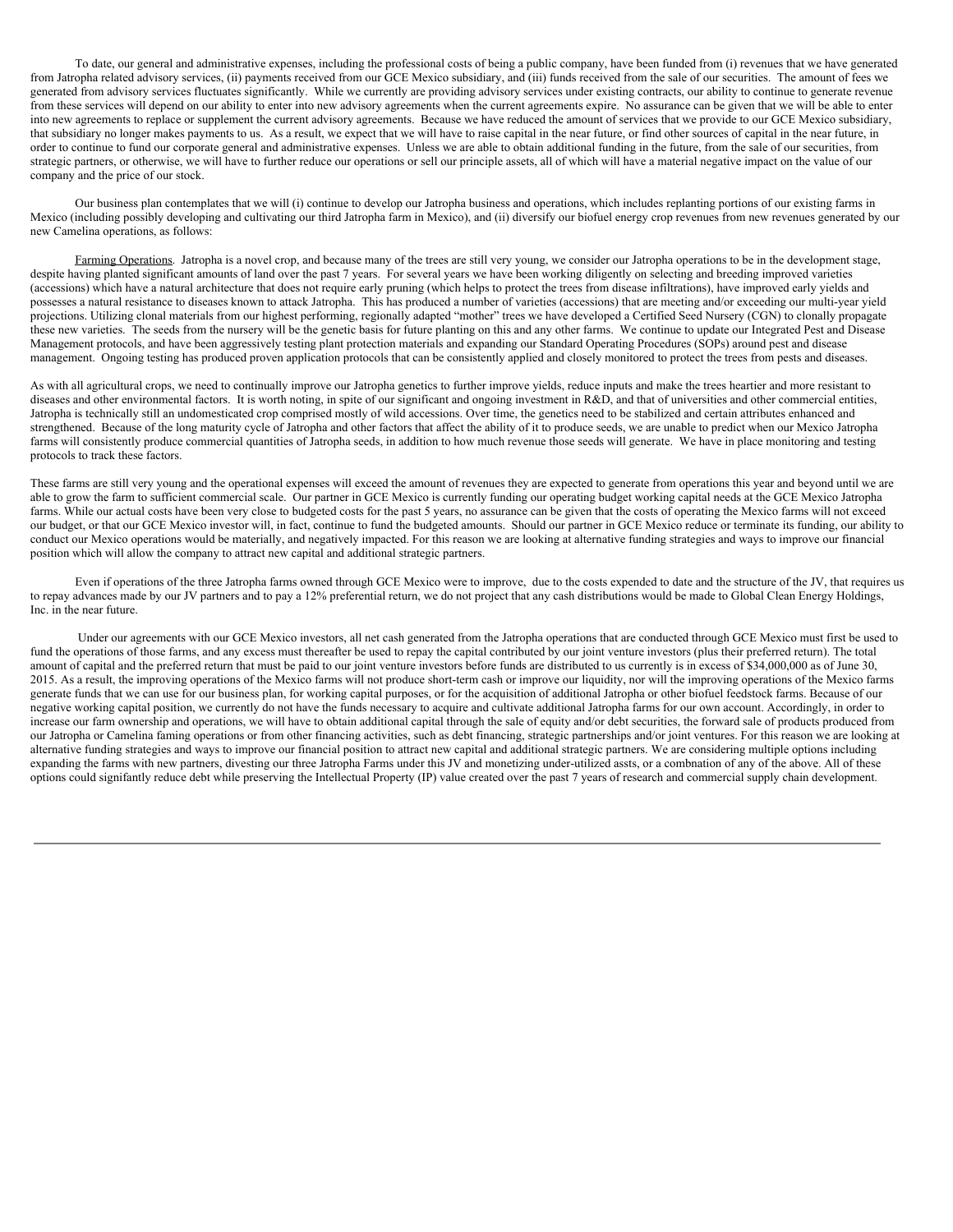Camelina Operations. In March 2013, we acquired the business and assets of Sustainable Oils, LLC, a company that has been engaged in developing Camelina products since 2007. Sustainable Oils has generated over \$20 million in revenues during the three years before we acquired that entity, but also incurred a loss of approximately \$5.8 million during that same period. The Camelina operations will require a significant amount of additional cash to scale up its operations and to reach profitable operations. We will operate the Camelina business that we acquired through a subsidiary Sustainable Oils Inc.which we capitalized with the Sustainable Oils intellectual properties and operating assets that we recently purchased. Furthermore, our goal is to fund the operations and expansion of the Camelina operations with new debt or equity that we are in the process of raising specifically for the Camelina subsidiary. We have been in discussions with a number of sources for the additional funding, but we have not entered into any binding arrangements for the desired amount of new funding. No assurance can be given that we will obtain the additional capital necessary to operate and grow our new Camelina operations. In the event that we do not obtain the necessary amount of financing to properly operate and scale up our new Camelina operations, those operations are expected to continue to operate at a loss.

As partial consideration for the Camelina assets that we purchased in March 2013, we issued a \$1,300,000 promissory note. In September 2014, we renegotiated the terms of the note and agreed to return certain tangible assets that constituted the collateral under the promissory note to the holder of the promissory note in exchange for a reduction of the amount of accrued interest owed under the promissory note and an extension of the maturity date. Since December 31, 2014, the foregoing promissory note is now an unsecured promissory note that is payable on demand. However, the amount of payable under the promissory note is limited to amounts generated from the Camelina business that we acquired.

### Other Potential Source of Liquidity.

We presently do not have any available credit, bank financing or other external sources of liquidity. In the absence of additional outside funding (including proceeds from the sale of our securities, or entering into other joint venture relationships), we do not have the ability to expand our business or acquire additional Jatropha or other biofuel feedstock farms. If we issue additional equity or debt securities to fund our future capital needs, stockholders may experience additional dilution or the new equity securities may have rights, preferences or privileges senior to those of existing holders of our common stock. Should we not be able to increase the amount of revenues we receive from our advisory services and/or raise additional debt or equity funding, we will have to materially scale back our current and proposed operations or take other actions to preserve our ongoing operations.

Inflation and changing prices have had no effect on our continuing operations over our two most recent fiscal years.

We have no off-balance sheet arrangements as defined in Item 303(a) of Regulation S-K.

#### ITEM 3. QUANTITATIVE AND QUALITATIVE DISCLOSURES ABOUT MARKET RISK.

Not applicable.

### ITEM 4. CONTROLS AND PROCEDURES.

We maintain disclosure controls and procedures that are designed to ensure that information required to be disclosed in the reports that we file with, or submit to, the Securities and Exchange Commission (the "SEC") under the Securities Exchange Act of 1934 (the "Exchange Act") is recorded, processed, summarized and reported within the time periods specified in the SEC's rules and forms and that such information is accumulated and communicated to our management, including our chief executive and financial officers, as appropriate, to allow timely decisions regarding required disclosure. As required by SEC Rule 13a-15(b), we carried out an evaluation, under the supervision and with the participation of our management, including our chief executive and financial officers, of the effectiveness of the design and operation of our disclosure controls and procedures as of the end of the period covered by this report. Based on that evaluation, our chief executive and financial officers concluded that our disclosure controls and procedures were effective as of the end of the period covered by this report.

There was no change in our internal control over financial reporting during our most recent fiscal quarter that has materially affected, or is reasonably likely to materially affect, our internal control over financial reporting.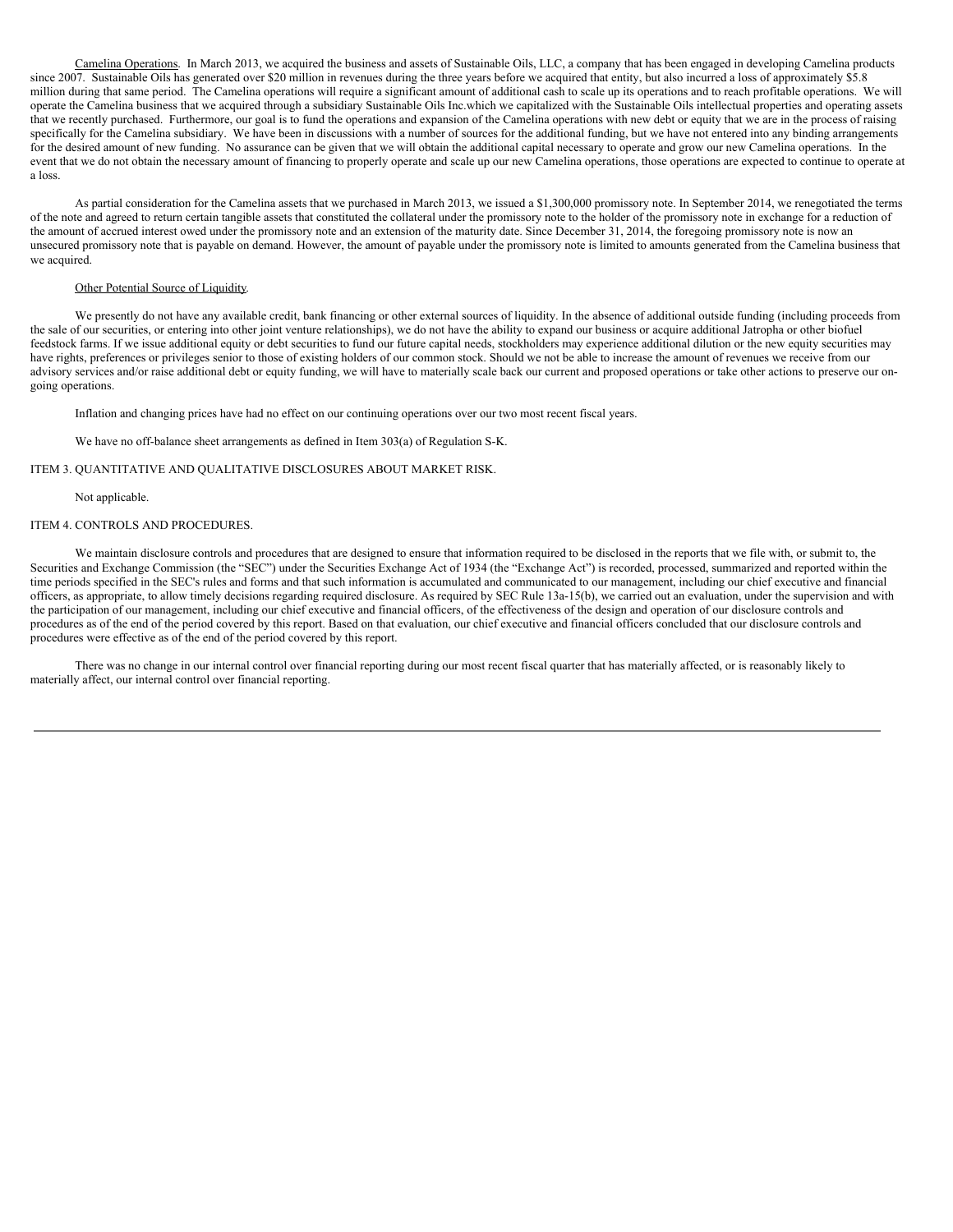# PART II

### ITEM 1. LEGAL PROCEEDINGS.

From time to time, the Company may become a party to other legal actions and complaints arising in the ordinary course of business, although it is not currently involved in any such legal proceedings.

#### ITEM 1A. RISK FACTORS.

Not applicable.

ITEM 2. UNREGISTERED SALES OF EQUITY SECURITIES AND USE OF PROCEEDS.

Not applicable.

ITEM 3. DEFAULTS UPON SENIOR SECURITIES.

Not applicable

# ITEM 4. MINE SAFETY DISCLOSURES.

Not applicable

# ITEM 5. OTHER INFORMATION

Not applicable.

ITEM 6. EXHIBITS

31.1 Rule 13a-14(a) Certification, as adopted pursuant to Section 302 of the Sarbanes-Oxley Act of 2002<br>32.1 Certification pursuant to 18 U.S.C. Section 1350, as adopted pursuant to Section 906 of the Sarbanes 32.1 Certification pursuant to 18 U.S.C. Section 1350, as adopted pursuant to Section 906 of the Sarbanes-Oxley Act of 2002

101.INS XBRL Instance Document<br>101.SCH XBRL Taxonomy Extensio 101.SCH XBRL Taxonomy Extension Schema Document<br>101.CAL XBRL Taxonomy Extension Calculation Link ba 101.CAL XBRL Taxonomy Extension Calculation Link base<br>101.DEF XBRL Taxonomy Extension Definition Link base I 101.DEF XBRL Taxonomy Extension Definition Link base Document 101.LAB XBRL Taxonomy Extension Label Link base Document<br>101.PRE XBRL Taxonomy Extension Presentation Linkbase Docu XBRL Taxonomy Extension Presentation Linkbase Document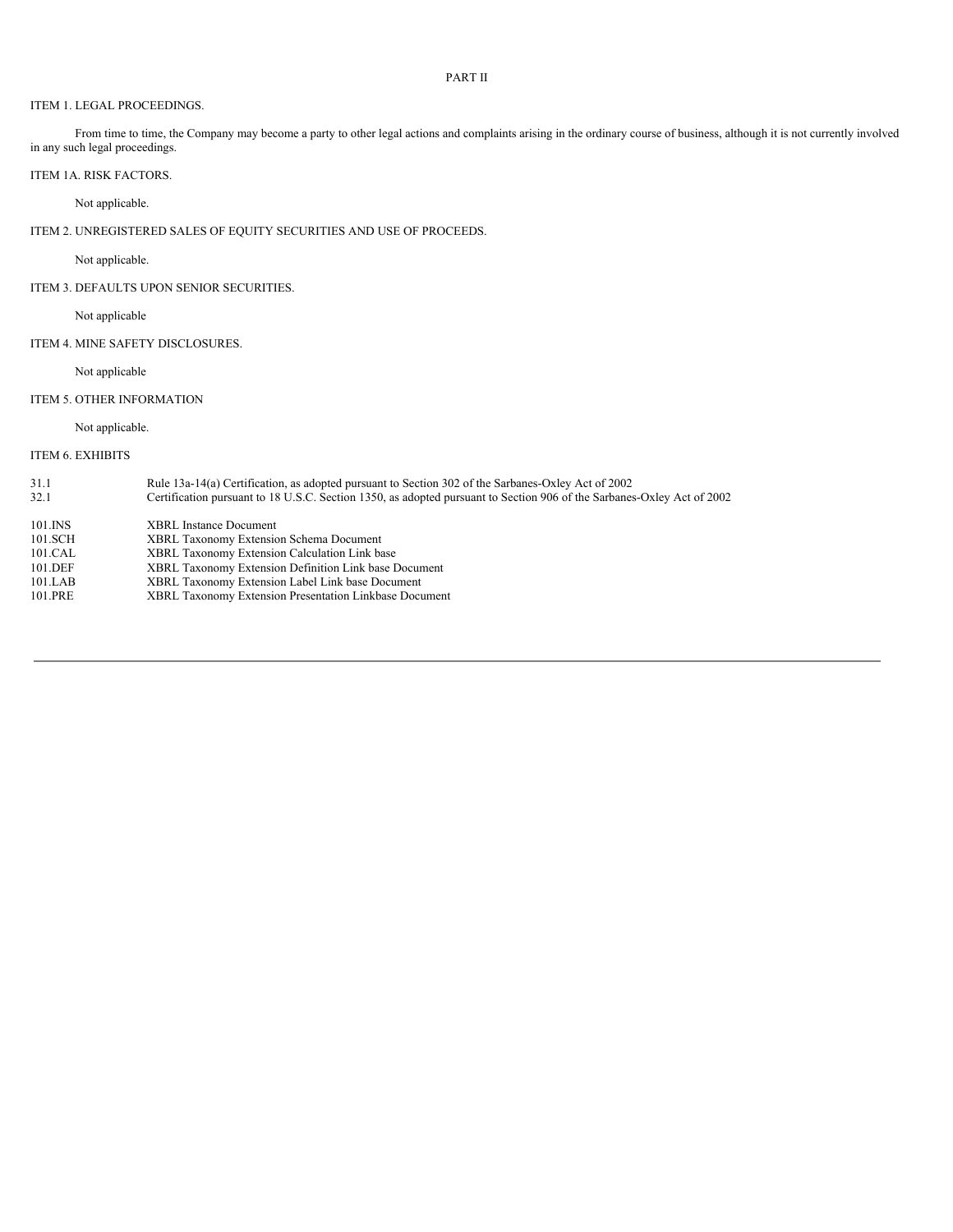# **SIGNATURES**

In accordance with Section 13 or 15(d) of the Securities Exchange Act of 1934, the registrant caused this report to be signed on its behalf by the undersigned, thereunto duly authorized.

Dated: July 31, 2015 GLOBAL CLEAN ENERGY HOLDINGS, INC.

By: /s/ RICHARD PALMER Chief Executive Officer

By: <u>/s/ DONNA REILLY</u> Chief Financial Officer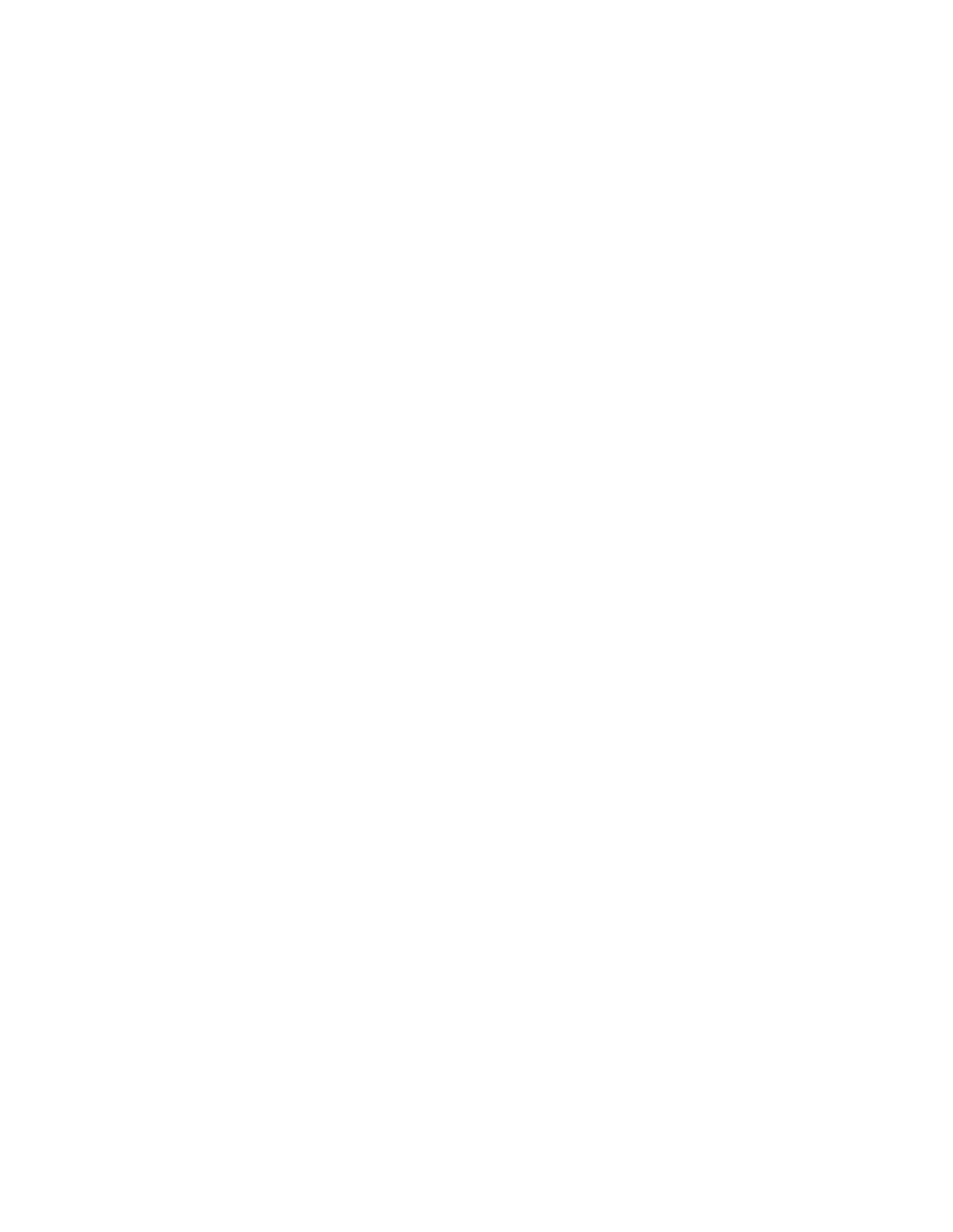### **CERTIFICATIONS PURSUANT TO SECTION 302 OF THE SARBANES-OXLEY ACT OF 2002**

I, Richard Palmer, certify that:

- 1. I have reviewed this report on Form 10-Q of Global Clean Energy Holdings, Inc.;
- 2. Based on my knowledge, this report does not contain any untrue statement of a material fact or omit to state a material fact necessary to make the statements made, in light of the circumstances under which such statements were made, not misleading with respect to the period covered by this report;
- 3. Based on my knowledge, the financial statements, and other financial information included in this report, fairly present in all material respects the financial condition, results of operations and cash flows of the registrant as of, and for, the periods presented in this report;
- 4. The registrant's other certifying officer(s) and I are responsible for establishing and maintaining disclosure controls and procedures (as defined in Exchange Act Rules 13a-15(e) and 15d-15(e)) and internal control over financial reporting (as defined in Exchange Act Rules 13a-15(f) and 15d-15(f)) for the registrant and have:
	- (a) Designed such disclosure controls and procedures, or caused such disclosure controls and procedures to be designed under our supervision, to ensure that material information relating to the registrant, including its consolidated subsidiaries, is made known to us by others within those entities, particularly during the period in which this quarterly report is being prepared;
	- (b) Designed such internal control over financial reporting, or caused such internal control over financial reporting to be designed under their supervision, to provide reasonable assurance regarding the reliability of financial reporting and the preparation of financial statements for external purposes in accordance with generally accepted accounting principles;
	- (c) Evaluated the effectiveness of the registrant's disclosure controls and procedures and presented in this report our conclusions about the effectiveness of the disclosure controls and procedures, as of the end of the period covered by this report based on such evaluation; and
	- (d) Disclosed in this report any change in the registrant's internal control over financial reporting that occurred during the registrant's most recent fiscal quarter (the registrant's fourth fiscal quarter in the case of an annual report) that has materially affected, or is reasonably likely to materially affect, the registrant's internal control over financial reporting.
- 5. The registrant's other certifying officer(s) and I have disclosed, based on our most recent evaluation of internal control over financial reporting, to the registrant's auditors and the audit committee of registrant's board of directors (or persons performing the equivalent functions):
	- (a) All significant deficiencies and material weaknesses in the design or operation of internal control over financial reporting which are reasonably likely to adversely affect the registrant's ability to record, process, summarize and report financial information; and
	- (b) Any fraud, whether or not material, that involves management or other employees who have a significant role in the registrant's internal control over financial reporting.

### Dated: July 31, 2015 By /s/ RICHARD PALMER

Richard Palmer Chief Executive Officer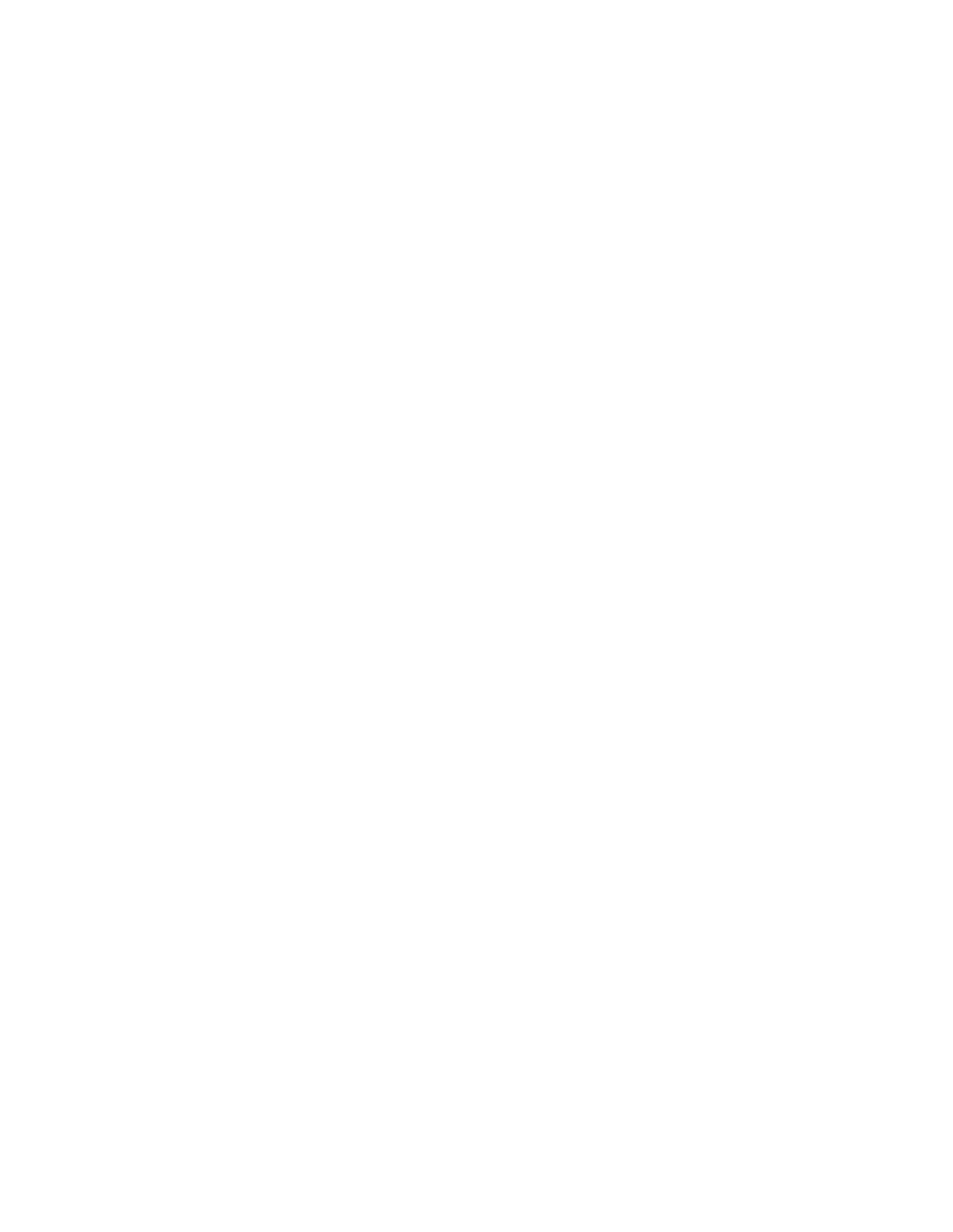### **CERTIFICATIONS PURSUANT TO SECTION 302 OF THE SARBANES-OXLEY ACT OF 2002**

I, Donna Reilly, certify that:

- 1. I have reviewed this report on Form 10-Q of Global Clean Energy Holdings, Inc.;
- 2. Based on my knowledge, this report does not contain any untrue statement of a material fact or omit to state a material fact necessary to make the statements made, in light of the circumstances under which such statements were made, not misleading with respect to the period covered by this report;
- 3. Based on my knowledge, the financial statements, and other financial information included in this report, fairly present in all material respects the financial condition, results of operations and cash flows of the registrant as of, and for, the periods presented in this report;
- 4. The registrant's other certifying officer(s) and I are responsible for establishing and maintaining disclosure controls and procedures (as defined in Exchange Act Rules 13a-15(e) and 15d-15(e)) and internal control over financial reporting (as defined in Exchange Act Rules 13a-15(f) and 15d-15(f)) for the registrant and have:
	- (a) Designed such disclosure controls and procedures, or caused such disclosure controls and procedures to be designed under our supervision, to ensure that material information relating to the registrant, including its consolidated subsidiaries, is made known to us by others within those entities, particularly during the period in which this quarterly report is being prepared;
	- (b) Designed such internal control over financial reporting, or caused such internal control over financial reporting to be designed under their supervision, to provide reasonable assurance regarding the reliability of financial reporting and the preparation of financial statements for external purposes in accordance with generally accepted accounting principles;
	- (c) Evaluated the effectiveness of the registrant's disclosure controls and procedures and presented in this report our conclusions about the effectiveness of the disclosure controls and procedures, as of the end of the period covered by this report based on such evaluation; and
	- (d) Disclosed in this report any change in the registrant's internal control over financial reporting that occurred during the registrant's most recent fiscal quarter (the registrant's fourth fiscal quarter in the case of an annual report) that has materially affected, or is reasonably likely to materially affect, the registrant's internal control over financial reporting.
- 5. The registrant's other certifying officer(s) and I have disclosed, based on our most recent evaluation of internal control over financial reporting, to the registrant's auditors and the audit committee of registrant's board of directors (or persons performing the equivalent functions):
	- (a) All significant deficiencies and material weaknesses in the design or operation of internal control over financial reporting which are reasonably likely to adversely affect the registrant's ability to record, process, summarize and report financial information; and
	- (b) Any fraud, whether or not material, that involves management or other employees who have a significant role in the registrant's internal control over financial reporting.

### Dated: July 31, 2015 By /s/ DONNA REILLY

Donna Reilly Chief Financial Officer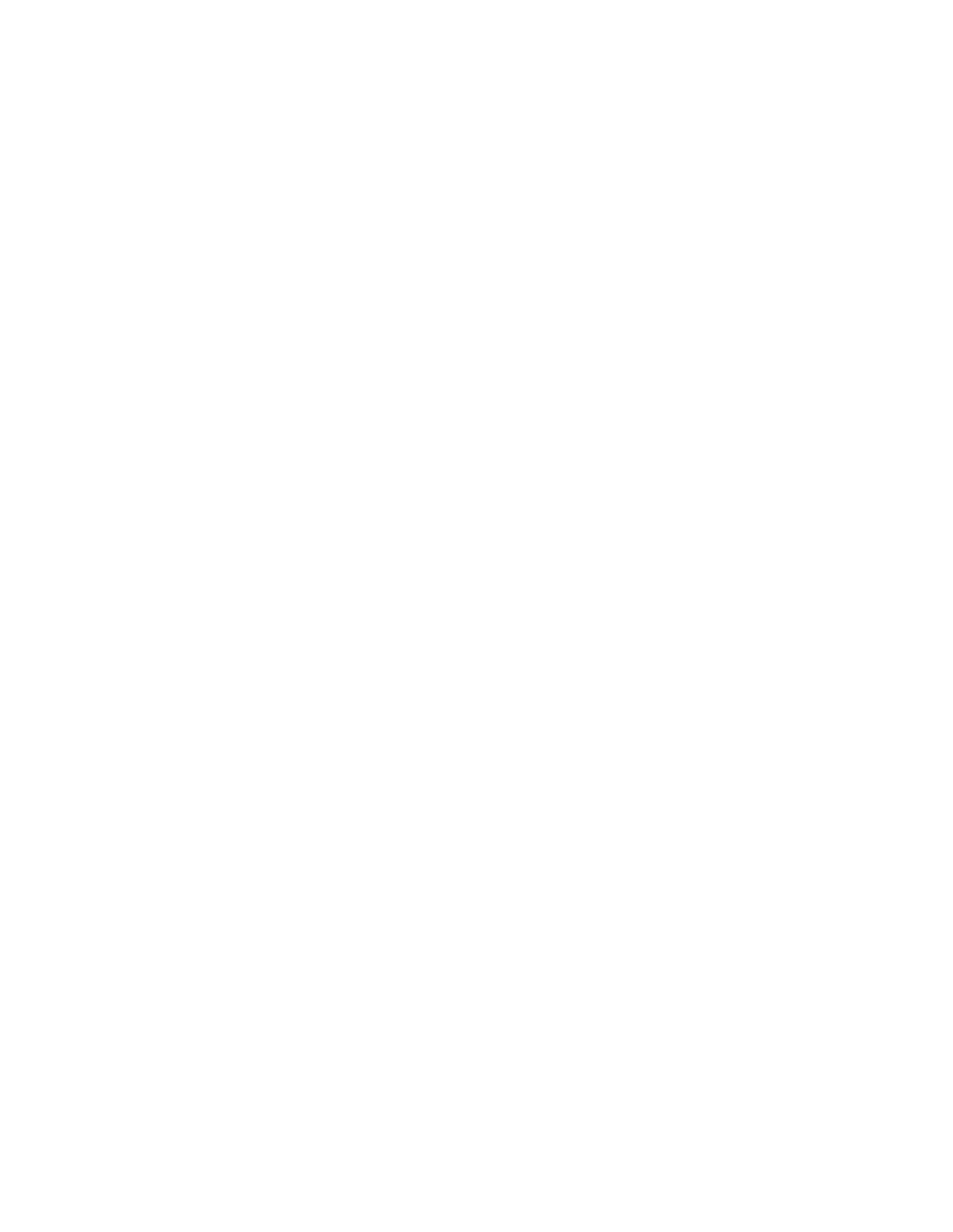### **CERTIFICATION PURSUANT TO 18 U.S.C. SECTION 1350, AS ADOPTED PURSUANT TO SECTION 906 OF THE SARBANES-OXLEY ACT OF 2002**

Pursuant to 18 U.S.C. § 1350, as created by Section 906 of the Sarbanes-Oxley Act of 2002, each of the undersigned officers of Global Clean Energy Holdings, Inc. (the "Company") hereby certifies that, to the best of his knowledge:

- (i) The Quarterly Report on Form 10-Q of the Company for the quarter ended June 30, 2015 (the "Report") fully complies with the requirements of Section 13(a) or Section 15(d), as applicable, of the Securities Exchange Act of 1934, as amended; and
- (ii) The information contained in the Report fairly presents, in all material respects, the financial condition and results of operations of the Company.

Dated: July 31, 2015 By /s/ RICHARD PALMER

Richard Palmer Chief Executive Officer